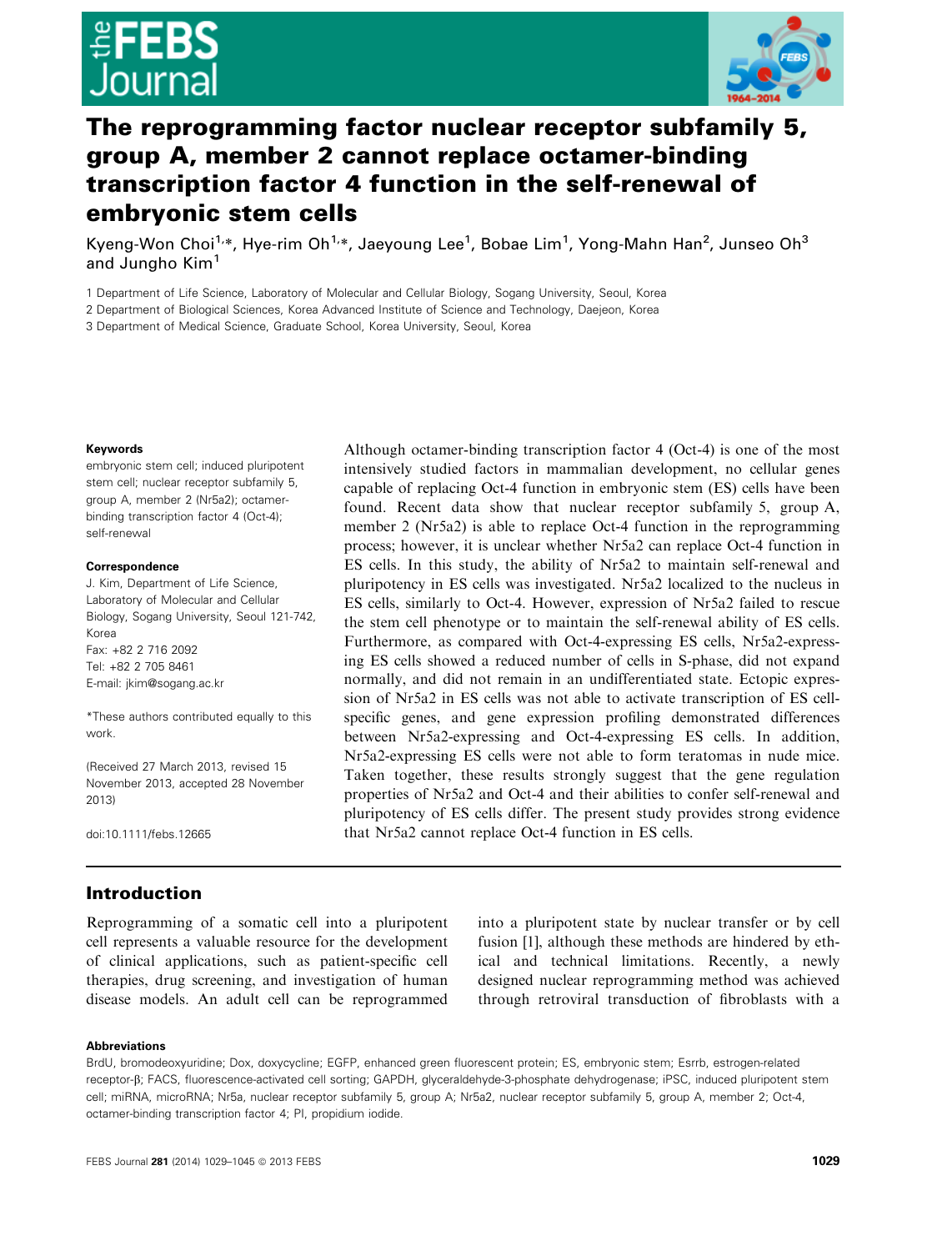set of transcription factors, such as octamer-binding transcription factor 4 (Oct-4), Sox2, Klf4, and c-Myc [2]. These factors are now called reprogramming factors or Yamanaka factors. This approach can be used to form induced pluripotent stem cells (iPSCs), which have properties similar to those of embryonic stem (ES) cells [1]. The generation of iPSCs with this or other modified approaches has now been reported from almost every mouse and human somatic cell type, by the use of various types of vector or small molecule [3]. Subsequent reports from many laboratories have provided a growing list of new combinations of factors for use in iPSC generation. The orphan nuclear receptor estrogen-related receptor-β (Esrrb) was reported to reprogram mouse embryonic fibroblasts to iPSCs without the need for the exogenous Klf4 transcription factor [4]. In addition, although Sox7 and Sox17, which are close family members of Sox2, cannot reprogram somatic cells in combination with Oct-4, Klf4, and c-Myc, rationally engineered Sox7 or Sox17 can replace Sox2 in the reprogramming of these cells [5,6]. Recently, it was reported that pluripotent stem cells can be derived from somatic cells with lineage specifier genes [7].

The *Oct-4* gene, also known as *Oct-3*, *Oct-3/4*, and POU domain, class 5, transcription factor 1 (POU5F1), encodes a nuclear protein that belongs to a family of transcription factors containing a POU DNA-binding domain [8–13]. Transcriptional regulation by Oct-4 is complex. In ES cells, the octamer sequence motif (5'-ATGCAAAT-3') is active irrespective of its distance from the site of transcriptional initiation [8,14]. In differentiated cells, Oct-4 can transactivate its targets only when the octamer motif is proximal to the initiation site [9,15,16]. To be active from distal sites, it requires stem cell-specific bridging factors that link it to the transcription initiation site [17]. A number of factors, such as Sox2, HMG, E7, and E1A, are known to influence the ability of Oct-4 to act as an activator or a repressor [15,17–20]. Recently, physical associations of Oct-4 with EWS [21] and PKM2 [22] were documented, suggesting that EWS and PKM2 may also play a role in regulating Oct-4. However, in differentiated cells, it still remains to be determined whether Oct-4 binds to a site proximal to the transcription start site by genomics analysis. The expression of Oct-4 is normally restricted to pluripotent stem cells of pregastrulation embryos, including oocytes, early-cleavage-stage embryos, and the inner cell mass of the blastocyst, and is downregulated during differentiation [9,10,23,24]. In addition, Oct-4 plays a predominant role in development. Homozygous germline mutations in  $Oct-4$  cause early lethality

in mice, owing to the absence of an inner cell mass [25].

Oct-4 not only plays a pivotal role in mammalian development, but is also crucial for the derivation of iPSCs from somatic cells. Although Sox1 and Sox3, Klf2 and Klf5, and N-Myc and L-Myc, family members that are closely related to the Sox2, Klf4 and c-Myc reprogramming factors, are capable of replacing their counterparts, Oct-4 cannot be replaced by either of its two homologs, octamer-binding transcription factor-1 or octamer-binding transcription factor-6, to induce the development of iPSCs [26]. Recently, nuclear receptor subfamily 5, group A (NR5a), member 2 (Nr5a2) was shown to replace Oct-4 function in the reprogramming process [27]. Nr5a2 is also referred to as liver receptor homolog-1, and belongs to the NR5a subfamily (also known as the steroidogenic factor-like or Ftz-F1 subfamily). Four NR5a subfamily members have been identified: Nr5a1, Nr5a2, Nr5a3, and Nr5a4 [28]. The Nr5a2 protein is expressed mainly in endoderm-derived tissues and in the ovary [29]. Nr5a2 knockout causes early embryonic lethality in mice, indicating its essential role in development [30]. In addition, Nr5a2 is involved in bile acid/cholesterol homeostasis and in the development of some human cancers [28,29]. Interestingly, a genome-wide binding analysis of Nr5a2 revealed that it colocalizes with the Oct-4–Sox2–Nanog cluster of transcription factors [31], suggesting that Nr5a2 may have an unknown, but significant, role(s) in the maintenance of ES cells.

Although Nr5a2 has been reported to replace Oct-4 in reprogramming of murine somatic cells to pluripotent cells, whether Nr5a2 can replace Oct-4 in the maintenance of self-renewal and pluripotency in ES cells has not been determined. To examine whether Nr5a2 can replace Oct-4 function in ES cells, we performed an ES cell-based complementation assay with ZHBTc4 ES cells. Like Oct-4, Nr5a2 localized to the nucleus in ZHBTc4 ES cells. However, expression of Nr5a2 failed to rescue the stem cell phenotype and to maintain the self-renewal ability of the ES cells. Moreover, as compared with Oct-4-expressing ES cells, Nr5a2-expressing ES cells showed a reduced number of cells in S-phase, and the cells neither expanded normally nor remained in an undifferentiated state. We also found that ectopically expressed Nr5a2 was not able to activate the transcription of ES cell-specific genes in ZHBTc4 ES cells, unlike Oct-4. In addition, gene expression profiling demonstrated differences between Nr5a2-expressing and Oct-4-expressing ZHBTc4 ES cells, and Nr5a2-expressing ZHBTc4 ES cells were unable to form teratomas in nude mice.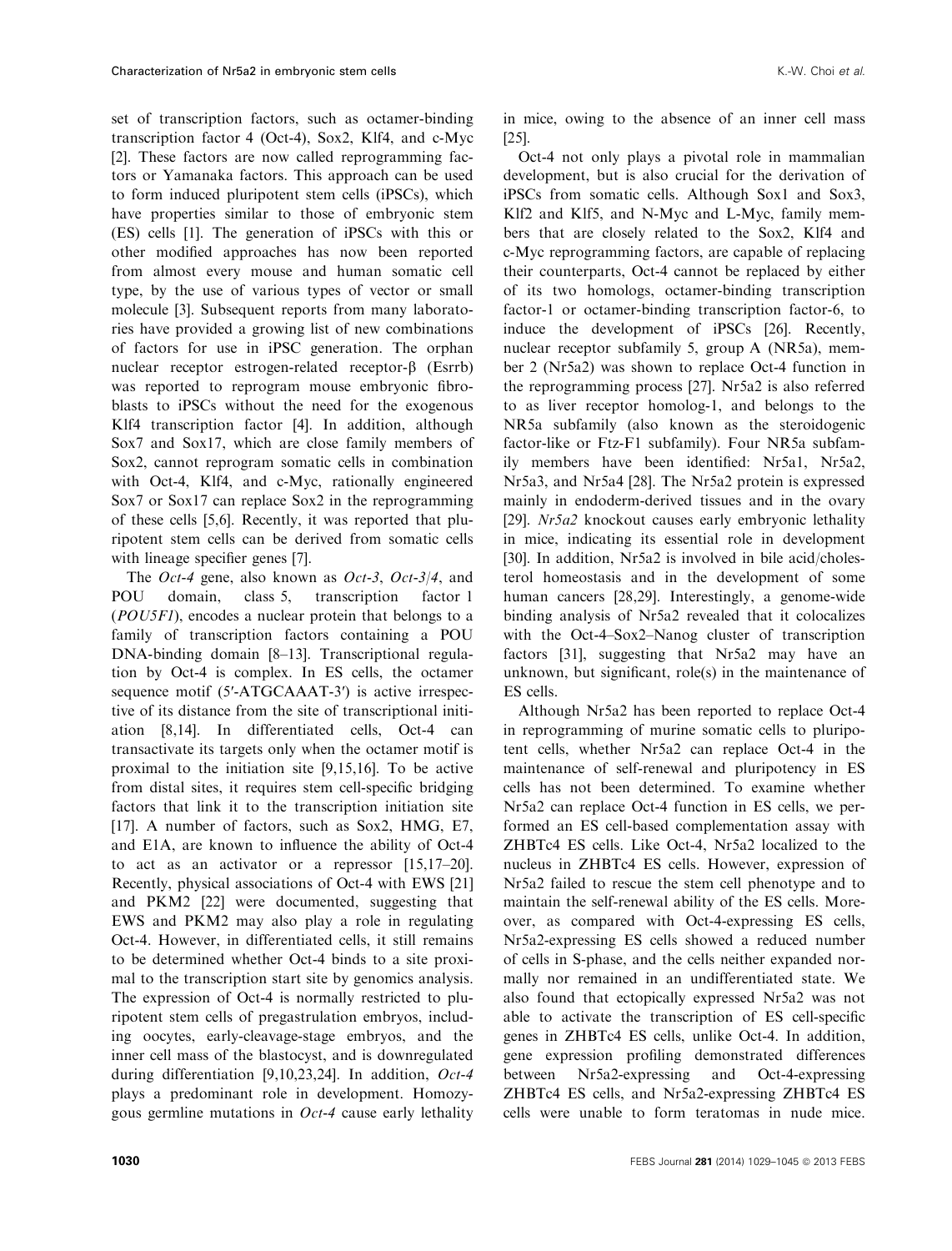Taken together, these data imply that the gene regulation properties of Nr5a2 and Oct-4 and their abilities to confer self-renewal and pluripotency of ES cells differ. Thus, in contrast to the reprogramming process, the nuclear receptor Nr5a2 cannot replace Oct-4 function in ES cells.

## Results

### Establishment and characterization of Nr5a2 expressing ZHBTc4 ES cell lines

Although the *Nr5a2* gene encodes a transcription factor that is thought to replace Oct-4 in the reprogramming of somatic cells to pluripotent cells [27], whether Nr5a2 can substitute for Oct-4 in generating the selfrenewal potential of ES cells is unknown. To investigate the ability of Nr5a2 to confer self-renewal ability on ES cells, we performed cell-based complementation assays [32] with ZHBTc4 ES cells. In ZHBTc4 cells, both endogenous alleles of Oct-4 have been inactivated by gene targeting, and the cells instead harbor a tetracycline-regulated  $Oct-4$  gene [33]. In the absence of tetracycline, the Oct-4 transgene is active, and ZHBTc4 cells behave as ES cells, but, in the presence of tetracycline, the  $Oct-4$  transgene is repressed [32]. In this system, the tetracycline analog doxycycline (Dox) can be used to prevent the expression of Oct-4 (Fig. S1).

To determine whether overexpression of Nr5a2 could replace the Oct-4-dependent self-renewal capacity of ES cells, an Nr5a2 cDNA under the control of the constitutive CAG expression unit was stably transfected into ZHBTc4 ES cells. Because it has been reported that an enhanced green fluorescent protein (EGFP)–Nr5a2 fusion protein is also functional as Nr5a2 [34], Nr5a2 was expressed as an EGFP fusion protein to monitor the expression of Nr5a2 in ES cells. In addition, a pCAG–IP expression vector lacking the Nr5a2 cDNA sequence (pCAG–IP/EGFP) was used as a negative control, and a pCAG–IP expression vector containing an Oct-4 cDNA sequence (pCAG–IP/Oct-4–EGFP) was used as a positive control. The structures of the expression vectors are shown schematically in Fig. 1A.

The amount of Nr5a2 protein in three different clones (cell lines #26, #41, and #73) was determined by western blot analysis (Fig. 1B). Whereas no Nr5a2– EGFP was detected in ZHBTc4 ES cells expressing EGFP or Oct-4–EGFP (Fig. 1B, lanes 1 and 2), Nr5a2–EGFP was expressed at similar levels in each of the three clonally derived cell lines used in this study (Fig. 1B, lanes 3–5). We also confirmed that EGFP, Oct-4–EGFP and Nr5a2–EGFP proteins were

expressed at similar levels in all clonally derived ES cell lines used in the present study (Fig. 1B).

We tested whether ZHBTc4 ES cell lines expressing EGFP or Nr5a2 can be propagated as undifferentiated ES cell lines in the absence of Dox, a condition under which the Oct-4 transgene is active. As shown in Fig. 1Ca–j, the self-renewal ability and stem cell phenotype of ZHBTc4 ES cells expressing EGFP or Nr5a2 was rescued when they were grown in the absence of Dox, indicating that they are not differentiated when they are propagated without Dox in the culture medium. As a positive control, ZHBTc4 ES cells expressing Oct-4 were cultured in the presence of Dox, because ZHBTc4 ES cells expressing Oct-4 can differentiate (owing to the superthreshold production of Oct-4) when they are propagated in the absence of Dox [32,33,35]. The colonies were also subjected to alkaline phosphatase staining. ZHBTc4 ES cells expressing EGFP or Nr5a2 had alkaline phosphatase activity when cultured in the absence of Dox (Fig. 1Ck–o), and the level of activity was comparable with that of ZHBTc4 ES cells expressing Oct-4 in the presence of Dox. These results indicate that the ZHBTc4 ES cells expressing EGFP or Nr5a2 used in this study are not differentiated when grown in the absence of tetracycline.

As the subcellular distribution of Nr5a2 in ES cells is unknown, we examined the localization of Nr5a2 by monitoring green fluorescence. In ZHBTc4 ES cells, Nr5a2–EGFP was clearly localized to the nucleus (Fig. 1Cc–e,h–j,m–o), whereas EGFP alone was present in both the nucleus and cytoplasm (Fig. 1Ca,f,k). Oct-4–EGFP localized to the nucleus (Fig. 1Cb,g,m), as previously reported [35]. These data indicate that Nr5a2 is a nuclear protein in ES cells.

### Different abilities of Nr5a2 and Oct-4 to confer self-renewal in ES cells

Oct-4 supports ES cell self-renewal, and pluripotent ES cells expressing Oct-4 can be maintained indefinitely [36]. Little is known regarding the function of Nr5a2 in ES cells; therefore, to investigate whether Nr5a2 can replace Oct-4 function in ES cells, we performed cell-based complementation assays with ZHBTc4 ES cells expressing Nr5a2. All cells were grown in the presence of Dox to repress expression of the tetracycline-regulated  $Oct-4$  gene carried in the ZHBTc4 cells, and thus to allow for monitoring of cell characteristics in cells transfected with Nr5a2– EGFP, Oct-4–EGFP, or EGFP alone. The growth properties of ZHBTc4 ES cells expressing Nr5a2– EGFP and cultured in the presence of Dox were mon-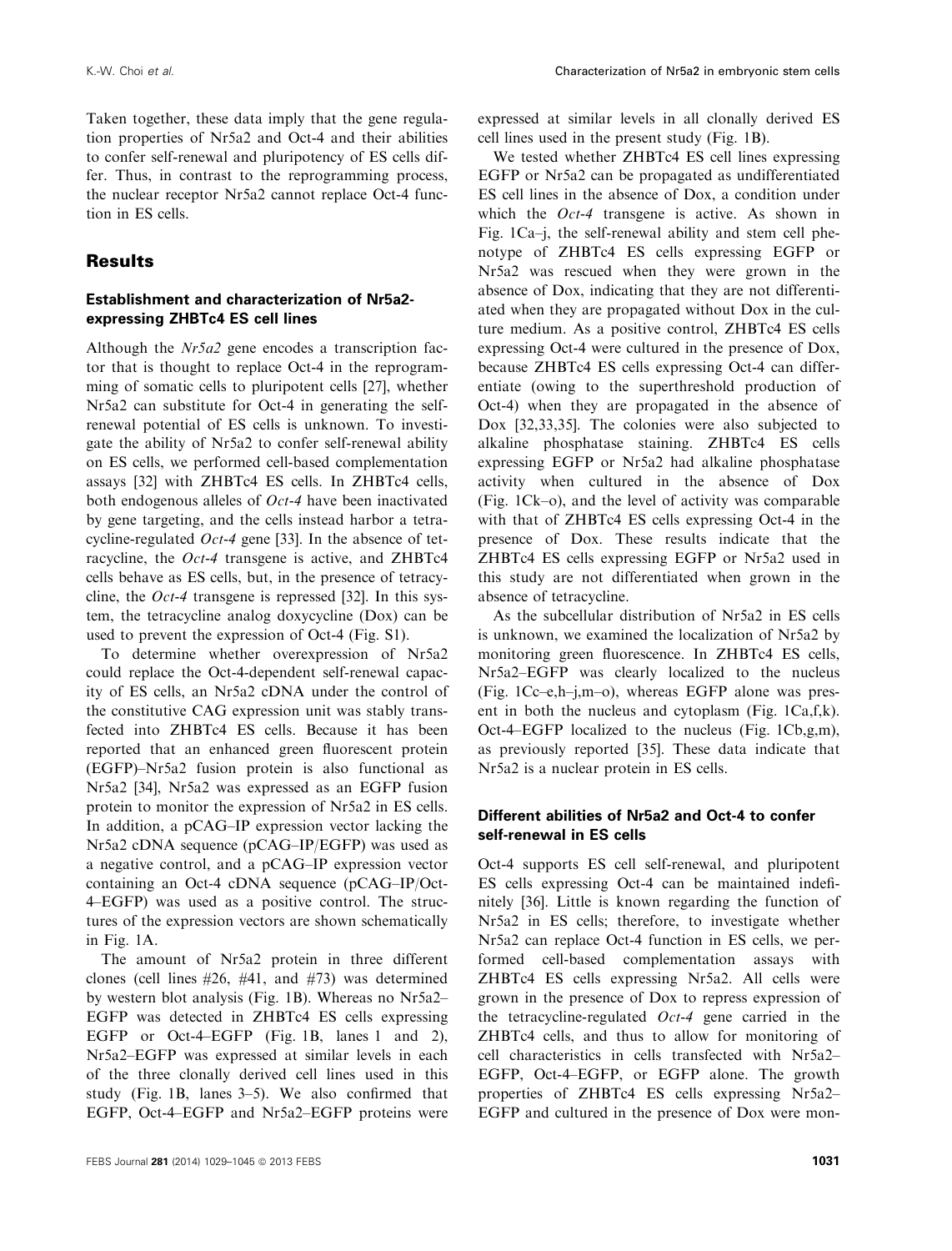

Fig. 1. Establishment of stable ES cell lines expressing Nr5a2, and the subcellular distribution of Nr5a2. (A) Schematic representation of the expression vectors used. Expression vectors pCAG–IP/Oct-4–EGFP or pCAG–IP/Nr5a2–EGFP express Oct-4 or Nr5a2, respectively, fused to EGFP. The pCAG–IP/EGFP expression vector was used as a control. (B) Immunoblot analysis of Nr5a2 expression in stably transfected ZHBTc4 ES cells. Total cell lysates (30 µg of protein) were fractionated by 10% SDS/PAGE and visualized by western blotting with antibody against EGFP (A11122; Invitrogen) or antibody against GAPDH (V-18; Santa Cruz Biotechnology). Lane 1: EGFP alone. Lane 2: Oct-4–EGFP. Lane 3: Nr5a2–EGFP (#26). Lane 4: Nr5a2–EGFP (#41). Lane 5: Nr5a2–EGFP (#73). (C) Characterization of ZHBTc4 ES cells expressing EGFP, Oct-4–EGFP, or Nr5a2. ZHBTc4 ES cells stably transfected with pCAG–IP/EGFP (labeled as EGFP), pCAG–IP/Oct-4–EGFP (labeled as Oct-4–EGFP), or pCAG–IP/Nr5a2–EGFP (labeled as Nr5a2–EGFP #26, #41, and #73) were cultured in the absence (for EGFP and Nr5a2– EGFP #26, #41, and #73) or presence (for Oct-4–EGFP) of Dox. Phase-contrast and fluorescence microscopy views are shown. Alkaline phosphatase (APase) activity was also assessed in ZHBTc4 ES cells expressing EGFP, Oct-4–EGFP, or Nr5a2–EGFP. (D) Subcellular localization of Nr5a2 in ES cells. ZHBTc4 ES cells (2.5 x 10<sup>5</sup>) expressing EGFP (a, f, k), Oct-4-EGFP (b, g, l), Nr5a2-EGFP (#26) (c, h, m), Nr5a2–EGFP (#41) (d, i, n) or Nr5a2–EGFP (#73) (e, j, o) were plated on 0.2% gelatin-coated 60-mm dishes, and cultured in the presence of Dox (1  $\mu$ g·mL<sup>-1</sup>). After 24 h, the cells were analyzed for EGFP by fluorescence microscopy. Ab, antibody; WB, western blot.

itored with an inverted phase-contrast microscope (Fig. 2A). Consistent with previous reports [32,33], ZHBTc4 ES cells transfected with Oct-4–EGFP and cultured in the presence of Dox formed colonies and

grew like normal ES cells (Fig. 2Al,q). In contrast, expression of Nr5a2–EGFP failed to rescue the stem cell phenotype in the presence of Dox (Fig. 2Am,r for Nr5a2–EGFP in #26; Fig. 2An,s for Nr5a2–EGFP in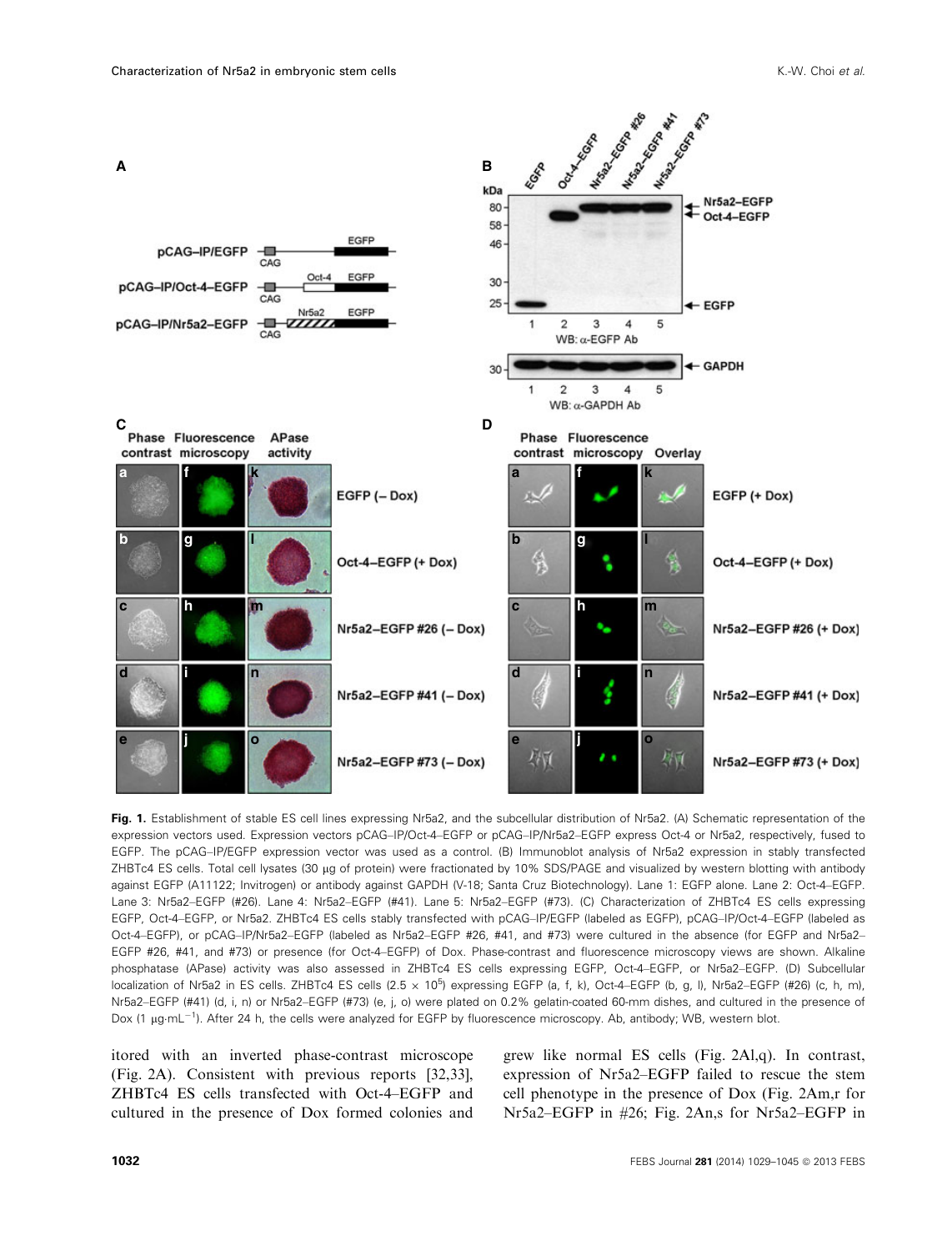

Fig. 2. Nr5a2 does not rescue self-renewal in ES cells. (A) Self-renewal potential of Nr5a2. ZHBTc4 ES cells (5  $\times$  10<sup>3</sup>) expressing EGFP (a, f, k, p), Oct-4–EGFP (b, g, l, q), Nr5a2–EGFP (#26) (c, h, m, r), Nr5a2–EGFP (#41) (d, i, n, s), or Nr5a2–EGFP (#73) (e, j, o, t) were plated onto 0.2% gelatin-coated 35-mm dishes, and cultured in the presence of 1  $\mu$ g·mL<sup>-1</sup> Dox for 6 days. Representative phase-contrast and fluorescence microscopy views are shown. (B) Growth characteristics of ZHBTc4 ES cells expressing Nr5a2 or Oct-4. Cells (5  $\times$  10<sup>3</sup>) were seeded onto 0.2% gelatin-coated 35-mm dishes, and counted at 1-day intervals with a hemocytometer for a total of 6 days. (C) Immunoblot analysis of the expression level of Nr5a2 in stably transfected ZHBTc4 ES cells at day 5. To compare Nr5a2, Oct-4 and EGFP protein levels at day 5, total cell lysates (30 µg of protein) were fractionated by 10% SDS/PAGE and visualized by western blotting with antibody against EGFP (A11122; Invitrogen) or antibody against GAPDH (V-18; Santa Cruz Biotechnology). Lane 1: EGFP alone. Lane 2: Oct-4–EGFP. Lane 3: Nr5a2–EGFP (#26). Lane 4: Nr5a2–EGFP (#41). Lane 5: Nr5a2–EGFP (#73). Ab, antibody; WB, western blot.

#41; and Fig. 2Ao,t for Nr5a2–EGFP in #73). These data indicate that the abilities of Oct-4 and Nr5a2 to confer self-renewal on ES cells differ. ZHBTc4 ES cells expressing EGFP alone also underwent differentiation in the presence of Dox (Fig. 2Ak,p). Similar results were obtained with a Flag-tagged Nr5a2 construct (Fig. S2).

To determine whether overexpression of Nr5a2 could maintain ES cell growth kinetics, ZHBTc4 ES cells expressing Nr5a2–EGFP or Oct-4–EGFP were cultured in the presence of Dox. Cells  $(5 \times 10^3)$  were

plated in 35-mm dishes, and the cell numbers were counted daily. In agreement with our previous reports [37], self-renewal of ZHBTc4 ES cells was rescued by expression of Oct-4–EGFP when they were cultured in the presence of Dox (Fig. 2B). However, the growth properties of ZHBTc4 ES cells expressing Nr5a2– EGFP or EGFP were markedly different from those of cells expressing Oct-4. ZHBTc4 ES cells expressing Nr5a2–EGFP or EGFP did not maintain self-renewal capacity, indicating that Nr5a2 cannot replace Oct-4 in self-renewal of ES cells.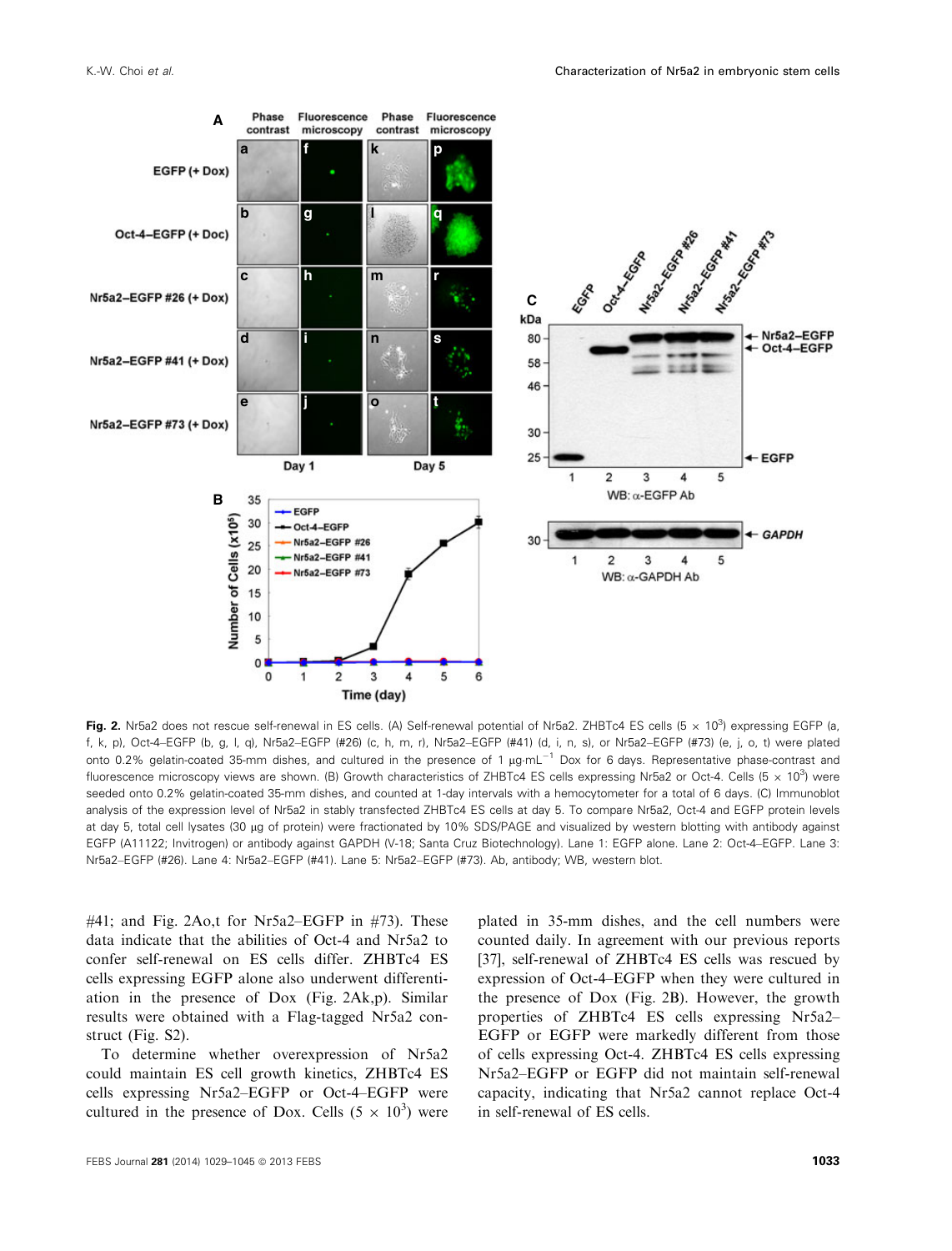To check whether the expression levels of Nr5a2– EGFP, Oct-4–EGFP and EGFP proteins were similar in each ZHBTc4 ES cell line cultured in the presence of Dox, the amounts of EGFP, Oct-4-EGFP and Nr5a2-EGFP proteins were determined by western blot analysis at day 5 (Fig. 2C). Although all stable cell lines expressing Nr5a2 were grown in the presence of Dox to repress expression of the tetracycline-regulated Oct-4 transgene in ZHBTc4 cells, the expression levels of Nr5a2–EGFP (Fig. 2C, lanes 3–5 for Nr5a2 in  $#26$ ,  $#41$ , and  $#73$ , respectively), Oct-4–EGFP (lane 2), and EGFP proteins (lane 1) were similar in all clonally derived ZHBTc4 ES cell lines cultured for 5 days in the presence of Dox (Fig. 2C), indicating that the failure to rescue the stem cell phenotype with Nr5a2 is not attributable to downregulation of Nr5a2 protein levels in ZHBTc4 ES cells.

To investigate the cell cycle distribution, the ZHBTc4 ES cells expressing Nr5a2–EGFP were cultured in the presence of Dox, and the cell cycle

distribution was examined. A two-dimensional fluorescence-activated cell sorting (FACS) assay in which cells were sorted for DNA content, measured by propidium iodide (PI) staining, as well as active replication, measured by bromodeoxyuridine (BrdU) incorporation, was used. As compared with Oct-4–EGFPexpressing ES cells cultured in the presence of Dox (Fig. 3B), Nr5a2–EGFP-expressing ES cell clones (#26, #41, and #73) cultured in the presence of Dox showed a reduced number of cells in S-phase (Fig. 3C–E). ZHBTc4 ES cells expressing Nr5a2– EGFP showed an  $\sim 60\%$  decrease (from 76.2% to 31.0%) in the number of ES cells in S-phase of the cell cycle, as compared with ZHBTc4 ES cells expressing Oct-4–EGFP. The control ES cell lines (expressing EGFP alone, and cultured in the presence of Dox) showed an  $\sim 65\%$  decrease (from 76.2% to 27.0%) in the number of ES cells in S-phase of the cell cycle, as compared with ZHBTc4 ES cells expressing Oct-4–EGFP. Taken together, these data suggest that



Fig. 3. Comparison of BrdU incorporation and DNA content in ZHBTc4 ES cells expressing EGFP (A), Oct-4–EGFP (B), Nr5a2-EGFP (#26) (C), Nr5a2–EGFP (#41) (D), and Nr5a2–EGFP (#73) (E). BrdU incorporation and DNA content of ZHBTc4 ES cells were measured by fluorescence with BrdU/PI staining. All cell lines were cultured in the presence of Dox. R3, R4 and R5 represent gating for  $G_0/G_1$ , S and G<sub>2</sub>/M populations, respectively. Values are means  $\pm$  standard deviations. FL4-H represents BrdU incorporation and FL2-A represents DNA content. Three independent experiments produced similar results. Ab, antibody; WB, western blot.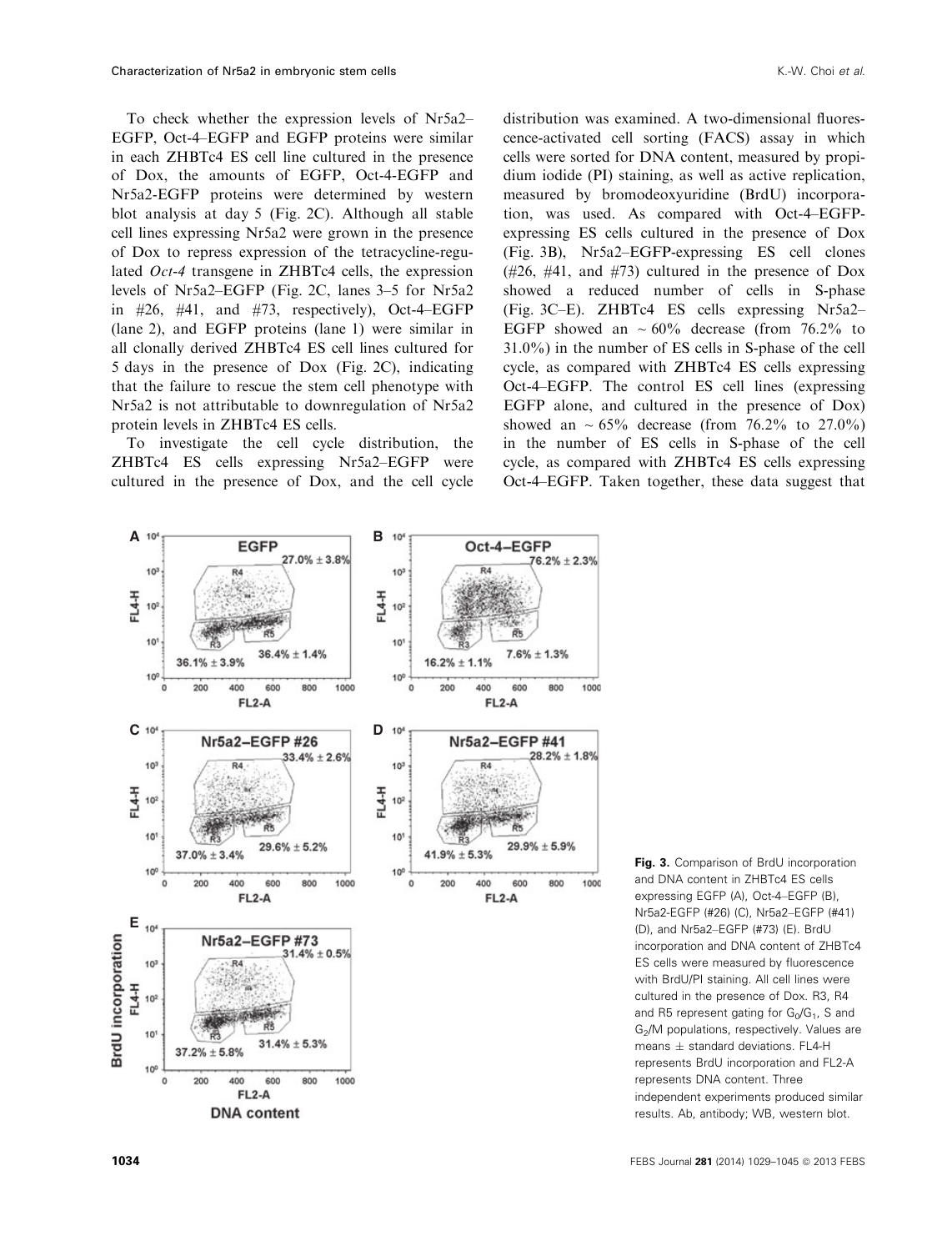overexpression of Nr5a2 cannot substitute for Oct-4 in the self-renewal of ES cells.

### Different abilities of Nr5a2 and Oct-4 to maintain the undifferentiated state

The flat morphology of Dox-treated ZHBTc4 ES cells expressing Nr5a2–EGFP (Fig. 2A) suggested a failure to maintain the undifferentiated state of the ES cells. To verify this hypothesis, known molecular markers of undifferentiated ES cells were examined. To stain for alkaline phosphatase activity (a marker of pluripotent cells of embryonic origin) [38],  $3 \times 10^3$  ZHBTc4 ES cells expressing Nr5a2–EGFP, Oct-4–EGFP or EGFP were seeded onto 35-mm dishes, and cultured for 5 days in medium containing 1  $\mu$ g·mL<sup>-1</sup> Dox; the colonies were then stained. ZHBTc4 ES cells expressing Oct-4–EGFP showed alkaline phosphatase activity (Fig. 4Ab,g). However, ZHBTc4 ES cells expressing EGFP (Fig. 4Aa,f) and clones expressing Nr5a2– EGFP (Fig. 4Ac–e,h–j) did not show alkaline phosphatase activity, revealing a failure to maintain the undifferentiated state.

We also examined other known molecular markers of undifferentiated ES cells, such as Sox2 [39] and SSEA-1 [40]. Consistent with the results for alkaline phosphatase activity, ZHBTc4 ES cells expressing Oct-4–EGFP were positive for Sox2 (Fig. 4Bb,g,l,q) and SSEA-1 (Fig. 4Cb,g,l,q). However, ZHBTc4 ES cells expressing EGFP alone (Fig. 4Ba,f,k,p for Sox2; Fig. 4Ca,f,k,p for SSEA-1) and clones expressing Nr5a2–EGFP (Fig. 4Bc–e,h–j,m–o,r–t for Sox2; Fig. 4Cc–e,h–j,m–o,r–t for SSEA-1) did not express either marker. Taken together, these results suggested that ES cells expressing Oct-4 proliferated normally and remained in an undifferentiated state, whereas ES cells expressing Nr5a2 did not.

### Nr5a2 is unable to activate the transcription of Oct-4-responsive genes

ES cell-based complementation assays with ZHBTc4 ES cells showed that, unlike in the reprogramming process, Nr5a2 could not replace Oct-4 function in sustaining ES cell self-renewal (Figs 2 and 3). In addition, Nr5a2-expressing ZHBTc4 ES cells showed differentiated ES cell phenotypes (Fig. 4). All of these properties suggest that Nr5a2 is not a transcriptional activator of Oct-4-responsive genes. To address this question, transient transfection assays were performed with differentiated and undifferentiated cells. Reporter assays were performed with 293T cells cotransfected



Fig. 4. Characterization of ZHBTc4 ES cells expressing Nr5a2. (A) Expression of alkaline phosphatase (APase). APase activity was assessed in ZHBTc4 ES cells expressing EGFP (a, f), Oct-4–EGFP (b, g), Nr5a2–EGFP (#26) (c, h), Nr5a2–EGFP (#41) (d, i), or Nr5a2–EGFP (#73) (e, j). (B) Expression of Sox2. The expression of Sox2 in ZHBTc4 ES cells expressing EGFP (a, f, k, p), Oct-4–EGFP (b, g, l, q), Nr5a2–EGFP (#26) (c, h, m, r), Nr5a2–EGFP (#41) (d, i, n, s) or Nr5a2–EGFP (#73) (e, j, o, t) was analyzed with an antibody against Sox2 (Y-17; Santa Cruz Biotechnology). Phase-contrast and fluorescence microscopy views for 4′,6-diamidino-2-phenylindole (DAPI), Sox2 and EFGP are shown. (C) Expression of SSEA-1. The expression of SSEA-1 in ZHBTc4 ES cells expressing EGFP (a, f, k, p), Oct-4–EGFP (b, g, l, q), Nr5a2–EGFP (#26) (c, h, m, r), Nr5a2–EGFP (#41) (d, i, n, s) or Nr5a2–EGFP (#73) (e, j, o, t) was analyzed with an antibody against SSEA-1 (480; Santa Cruz Biotechnology). Phase-contrast and fluorescence microscopy views for DAPI, SSEA-1 and EFGP are shown.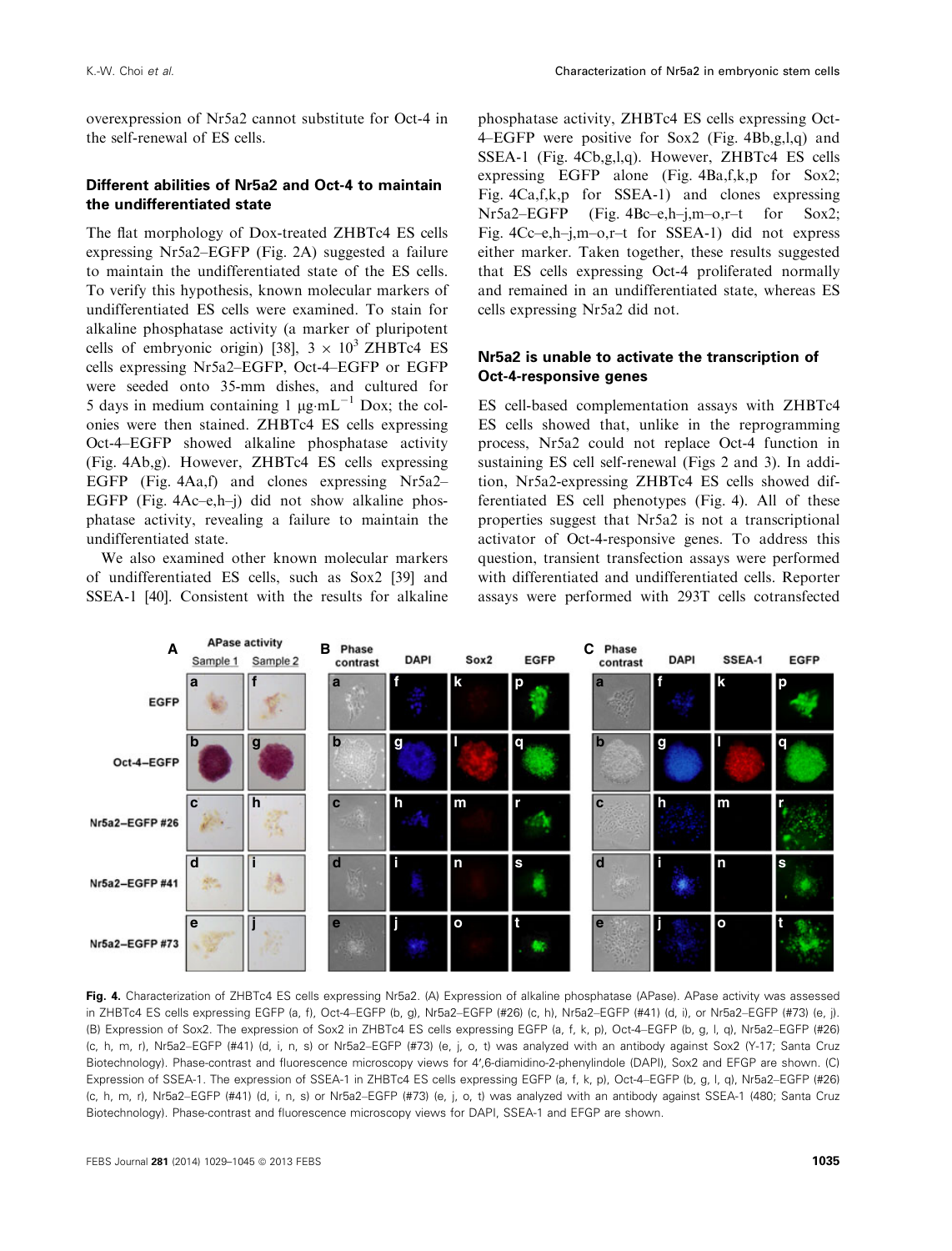with either Oct-4 or Nr5a2 and a luciferase reporter plasmid with 10 consensus Oct-4-binding sites in the promoter (Fig. 5A). Cells cotransfected with Oct-4 showed up to 131-fold activation of the reporter (Fig. 5B), whereas Nr5a2 had no effect (Fig. 5B). We also performed an experiment with the known Nr5a2 regulated reporter pCYP11A1-Luc [41,42] as a positive control. Reporter assays were performed with 293T cells cotransfected with either Oct-4–EGFP or Nr5a2– EGFP, and a luciferase reporter plasmid carrying the murine CYP11A1 promoter region [41,42] (Fig. S3). Cells cotransfected with Nr5a2–EGFP showed up to 45-fold activation of the reporter (Fig. S3, lanes 5–7), whereas Oct-4–EGFP had no effect (Fig. S3, lanes 2– 4), indicating that the Nr5a2–EFGP used in this study is functional, as previously shown by others [34]. For undifferentiated cell assays, ZHBTc4 ES cells expressing Nr5a2–EGFP, Oct-4–EGFP or EGFP were transfected with the same reporter. Introduction of the pOct-4(10x)TATA–Luc reporter plasmid into ZHBTc4 ES cells expressing Oct-4–EGFP activated reporter gene transcription  $\sim$  47-fold (Fig. 5C). Neither Nr5a2– EGFP nor EGFP alone activated the reporter in ZHBTc4 cells (Fig. 5C). Similar results were obtained with a reporter with an *Fgf-4* promoter/enhancer containing one Oct-4-binding site [43] (Fig. 5D). Hence, Nr5a2 cannot regulate Oct-4 target genes.

#### Distinct gene expression profiles of Nr5a2 expressing and Oct-4 expressing ZHBTc4 ES cells

To determine whether gene expression profiles in Nr5a2–EGFP-expressing or Oct-4–EGFP-expressing ZHBTc4 ES cells differed, a detailed, genome-wide expression analysis was performed with Nr5a2–EGFPexpressing and Oct-4–EGFP-expressing ES cells. The results showed 2.0-fold or greater changes in the level of gene expression between Nr5a2–EGFP-expressing and Oct-4-expressing ZHBTc4 ES cells. Scatter plot analysis showed that Nr5a2–EGFP-expressing ZHBTc4 ES cells and Oct-4-expressing ZHBTc4 ES cells could be distinguished by their gene expression signature ( $R^2 = 0.8001$ ; Fig. 6A; Tables S1 and S2). The gene expression profiles of Nr5a2–EGFP-expressing ZHBTc4 ES cells and EGFP-expressing ZHBTc4 ES cells were also compared. Interestingly, although the phenotypic characteristics of Nr5a2–EGFP-expressing ZHBTc4 ES cells were quite similar to those of EGFP-expressing ZHBTc4 ES cells (Figs 2–4), the scatter plot analysis demonstrated that Nr5a2-expressing ZHBTc4 ES cells and EGFP-expressing ZHBTc4 ES cells could also be distinguished by their gene expression signatures ( $R^2 = 0.8288$ ; Fig. 6B; Tables S3 and S4).

To investigate further the features of Nr5a2–EGFPexpressing ZHBTc4 ES cells, the expression levels of known ES cell-specific genes, such as Nanog [44,45], Sox2 [39], Rex-1 [46], and Fgf-4 [47], were examined by real-time PCR. As shown in Fig. 6C, expression of all four genes was detected in Dox-treated Oct-4– EGFP-expressing ZHBTc4 ES cells. However, these genes were downregulated in Dox-treated Nr5a2– EGFP-expressing and EGFP-expressing ZHBTc4 ES cells. Dox-treated EGFP-expressing ZHBTc4 ES cells served as a negative control.

The expression of ES cell-specific microRNA (miR-NA) RNAs, such as the Pri-miR-290 cluster and PrimiR-302 cluster [48], were also examined. As shown in Fig. 6D,E, expression of the Pri-miR-290 cluster and Pri-miR-302 cluster was detected in Oct-4–EGFPexpressing ZHBTc4 ES cells, but not in Nr5a2–EGFPexpressing or EGFP-expressing ZHBTc4 ES cells. These properties all suggest that Oct-4-expressing ZHBTc4 ES cells proliferated normally and remained in an undifferentiated state, whereas Nr5a2-expressing ZHBTc4 ES cells did not.

### Nr5a2-expressing ZHBTc4 ES cells do not form teratomas in nude mice

Finally, the ability of Nr5a2–EGFP-expressing ZHBTc4 ES cells to induce teratomas in nude mice was determined. Nude mice were given Dox in their drinking water for 2 weeks prior to injection of Nr5a2–EGFP-expressing ES cells, and the drug treatment was continued thereafter. As shown in Fig. 7, all six mice receiving Oct-4–EGFP-expressing ZHBTc4 ES cells developed large teratomas within a relatively short latent period. However, mice injected with Nr5a2–EGFP-expressing ZHBTc4 ES cells (#26) did not form teratomas, showing that Nr5a2 does not maintain stem cell pluripotency as efficiently as Oct-4. Similar results were obtained with the two other independent clones of Nr5a2-expressing ZHBTc4 ES cells (#41 and #73). ZHBTc4 ES cells expressing EGFP alone were used as a negative control. These results demonstrate that expression of Nr5a2 is not sufficient to maintain pluripotency of ES cells.

# **Discussion**

Oct-4 plays a pivotal role in ES cell self-renewal and in the derivation of iPSCs from somatic cells. Despite a recent study demonstrating that the nuclear receptor Nr5a2 can replace Oct-4 in the reprogramming of somatic cells to iPSCs [27], little is known regarding Nr5a2 function in ES cell self-renewal. In this study,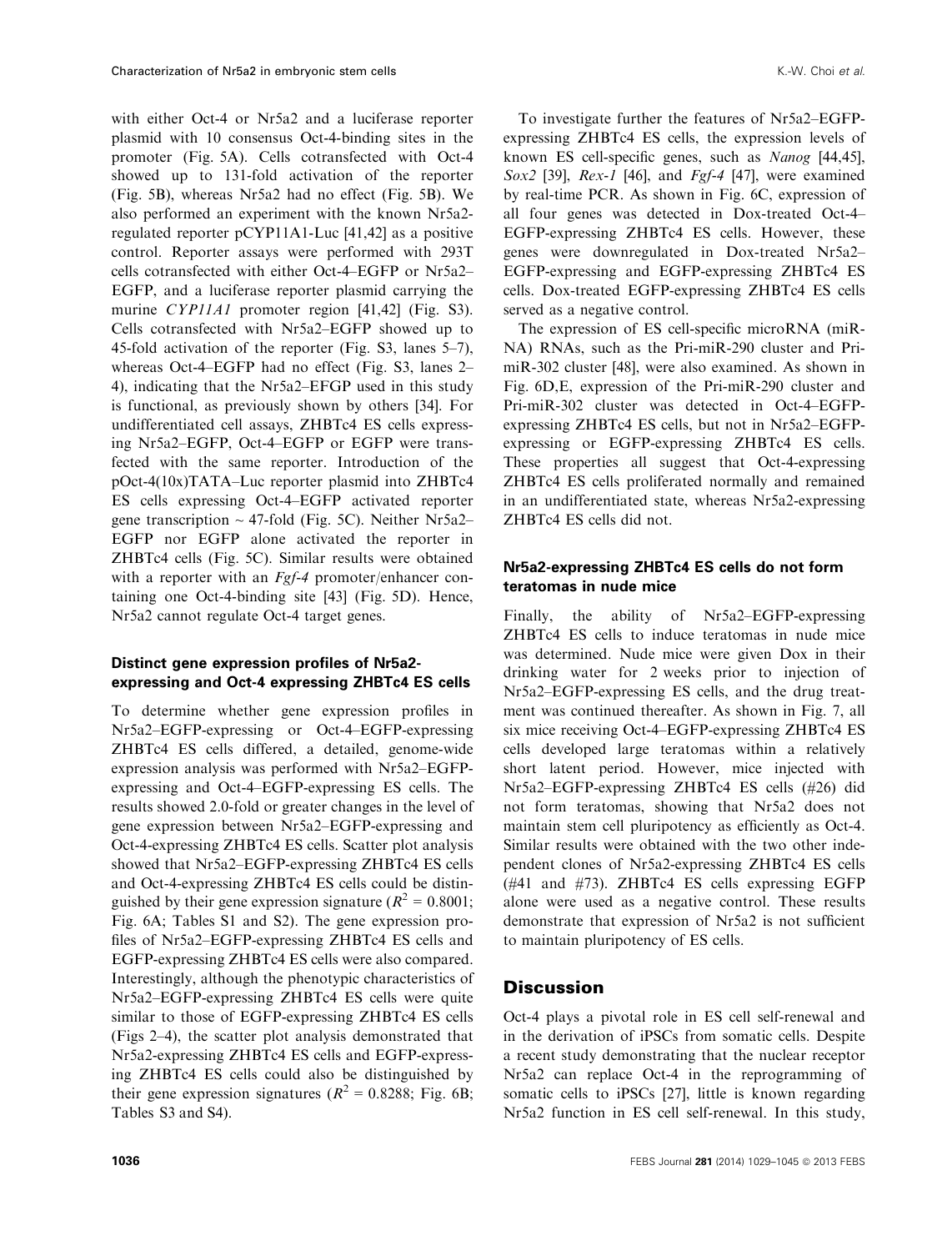

Fig. 5. Different transactivation properties of Nr5a2 and Oct-4. (A) Schematic representation of the pOct-4(10x)TATA–Luc and pFgf-4Enhancer–Luc reporter plasmids. The pOct-4(10x)TATA–Luc reporter plasmid contains 10 copies of the Oct-4-binding site upstream of a basal promoter–luciferase gene construct. The pFgf-4PromoterEnhancer–Luc reporter plasmid contains genomic DNA sequences from nucleotides  $-430$  to  $-1$  (for the promoter region) and  $+2555$  to  $+3251$  (for the enhancer region). The Oct-4-binding site in the enhancer region is indicated with the nucleotide sequence. (B) Transcriptional regulation by Nr5a2 with a pOct-4(10x)TATA–Luc reporter vector in differentiated cells. 293T cells were cotransfected with various amounts (0, 125, 250 and 500 ng) of expression vectors encoding Oct-4 or Nr5a2, the pOct-4(10x)TATA–Luc reporter vector, and the Renilla luciferase normalizing vector. For all assays, the total amount of transfected DNA was maintained by adjustment with empty vector. Firefly luciferase activity was normalized with Renilla luciferase activity to correct for transfection efficiencies. At least three independent transfections were performed, and the mean is plotted with the standard error (SE). Fold induction is relative to the empty expression vector. (C) Transcriptional regulation by Nr5a2 with a pOct-4(10x)TATA–Luc reporter vector in ES cells. ZHBTc4 ES cells expressing Nr5a2–EGFP or Oct-4–EGFP were cotransfected with the pOct-4(10x)TATA–Luc reporter vector and the Renilla luciferase normalizing vector. Firefly luciferase activity was normalized with Renilla luciferase activity to correct for transfection efficiencies. At least three independent transfections were performed, and the mean is plotted with the SE. Fold induction is relative to the empty expression vector. (D) Transcriptional regulation by the Nr5a2 with a pFgf-4PromoterEnhancer–Luc reporter vector in ES cells. ZHBTc4 ES cells expressing Nr5a2–EGFP or Oct-4–EGFP were cotransfected with the pFgf-4PromoterEnhancer–Luc reporter vector and the Renilla luciferase normalizing vector. Firefly luciferase activity was normalized with Renilla luciferase activity to correct for transfection efficiencies. At least three independent transfections were performed, and the mean is plotted with the SE. Fold induction is relative to the empty expression vector.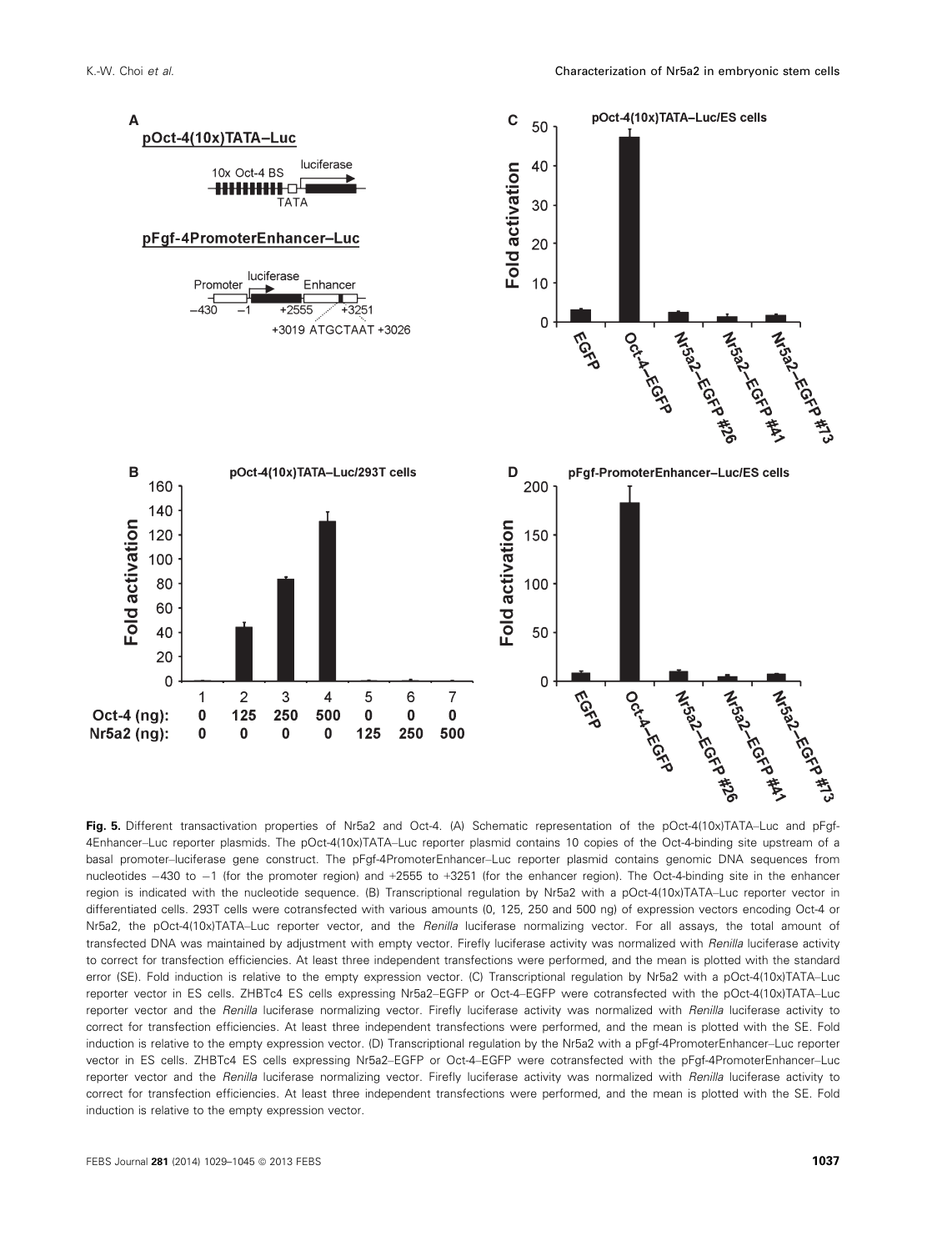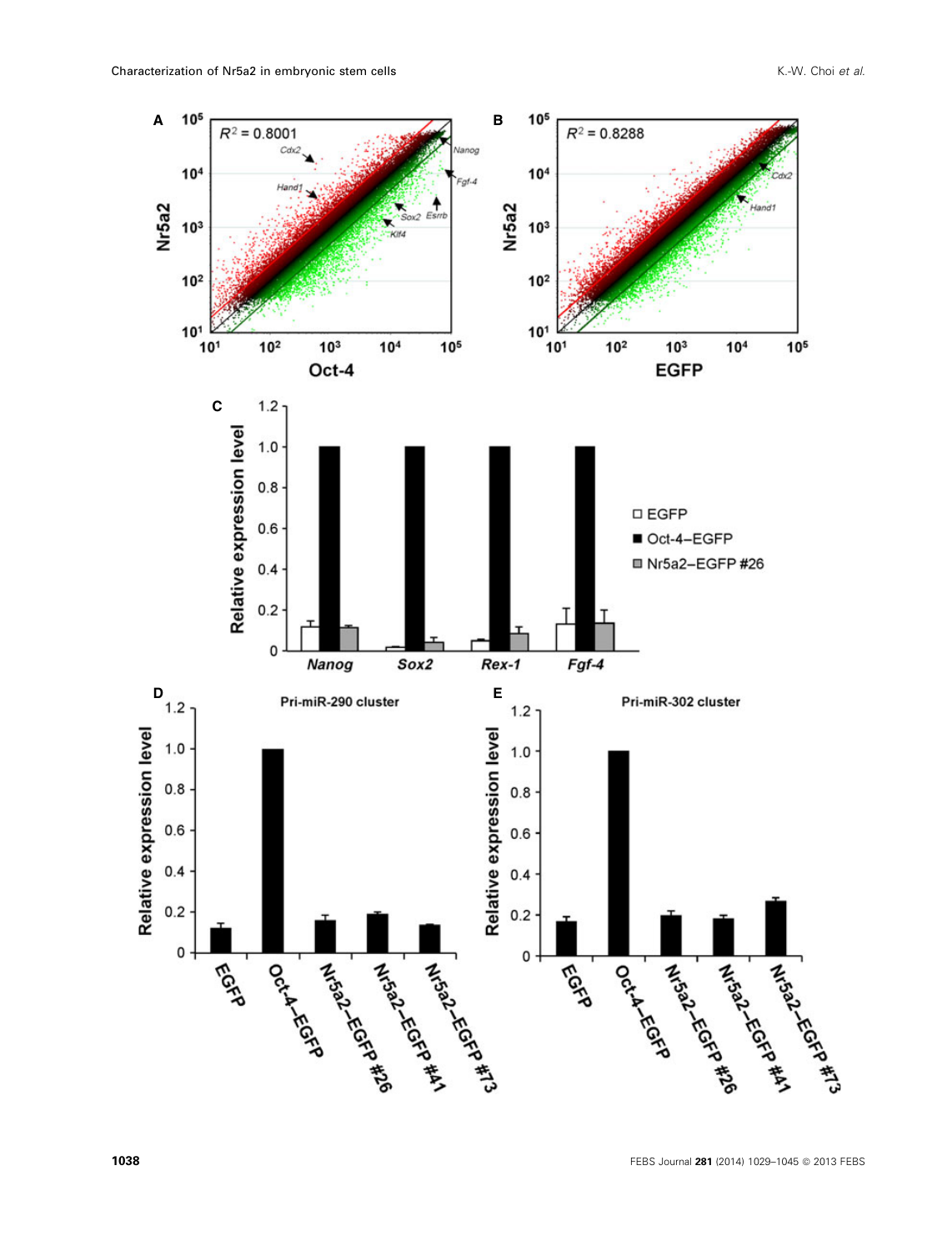we investigated whether Nr5a2 can replace Oct-4 function in ES cells. Nr5a2 is a nuclear receptor that is involved in lipid metabolism and modulates the expression of estrogen-related genes in some tissues [29]. This study showed that Nr5a2, like Oct-4, is a nuclear protein in ES cells, but it failed to rescue the stem cell phenotype or to maintain the self-renewal ability of Oct-4-null ES cells. In addition, a global gene expression analysis revealed differences between Nr5a2-expressing and Oct-4-expressing ES cells, suggesting that Nr5a2 function is not the same as Oct-4 function in ES cells.

The results reported here characterize the functions of Nr5a2 in ES cells. One of the remarkable properties of ES cells is their self-renewal capacity, which enables them to produce pluripotent daughter cells indefinitely [36]. Self-renewal is likely to be important for maintaining the stemness of ES cells, and Oct-4 plays a pivotal role in this process [33]. Downregulation of Oct-4 in ES cells inhibits proliferation by blocking cell cycle progression in  $G_0/G_1$  [37]. Because Nr5a2 was reported to replace Oct-4 in the reprogramming of differentiated cells [27], the question arose as to whether Nr5a2 can also replace the Oct-4-mediated self-renewal function in ES cells. According to previous studies, the  $G_1$  phase in ES cells is much shorter than in somatic cells [49–51], and Oct-4 controls the cell cycle progression of ES cells [37]. As shown in Figs 2 and 3, Oct-4 functions as a central mediator of ES cell self-renewal, as reported previously [33,37]. However, Nr5a2 did not support self-renewal, indicating that, unlike in the reprogramming process, Nr5a2 could not replace Oct-4 function in ES cells.

Oct-4-expressing ZHBTc4 ES cells possessed alkaline phosphatase activity (Fig. 4A), and were positive for Sox2 and SSEA-1 (Fig. 4B,C), whereas Nr5a2-express-



Fig. 7. Characterization of the effects of ZHBTc4 ES cells expressing Nr5a2 in nude mice. Approximately  $1.0 \times 10^7$  ZHBTc4 ES cells expressing Nr5a2–EGFP (#26, #41, and #73), Oct-4–EGFP or EGFP alone were suspended in 100 µL of NaCl/P<sub>i</sub> and injected into 8-week-old athymic nude mice. Tumor development was observed at 1-day intervals for a total of 2 weeks. The volume of palpable tumors derived from ZHBTc4 ES cells expressing Nr5a2, Oct-4 or EGFP was measured from 5 days after injection and plotted as mean increase  $\pm$  standard error.

ing clones had lost alkaline phosphatase activity (Fig. 4A), and were negative for Sox2 and SSEA-1 (Fig. 4B,C). These results suggest that Nr5a2 failed to maintain the undifferentiated state. To determine the molecular signatures of Nr5a2-expressing ZHBTc4 ES cells, their global gene expression pattern was compared with that of Oct-4-expressing or EGFP-expressing ZHBTc4 ES cells. As shown in Fig. 6, Nr5a2 expressing ES cells are transcriptionally different from Oct-4-expressing ES cells, also suggesting that Nr5a2 function is not the same as Oct-4 function in ES cells.

Oct-4 encodes a POU transcription factor that is expressed by all pluripotent cells during embryogenesis and is also abundantly expressed in ES, embryonic

Fig. 6. Gene expression analysis in ZHTc4 ES cells expressing Nr5a2. (A) Scatter plots comparing the global gene expression patterns between Nr5a2–EGFP-expressing and Oct-4–EGFP-expressing ZHTc4 ES cell. Arrows indicate the expression levels of endogenous Nanog, Fgf-4, Esrrb, Sox2, Klf4, Cdx2, and Hand1. Fold changes of ≥ 2 are indicated above and below the lines parallel to the diagonal. Not all twofold changes are statistically significant. (B) Scatter plots comparing the global gene expression patterns between Nr5a2–EGFP-expressing and EGFP-expressing ZHTc4 ES cells. Arrows indicate the expression levels of endogenous Cdx2 and endogenous Hand1. Fold changes of ≥ 2 are indicated above and below the lines parallel to the diagonal. Not all two-fold changes are statistically significant. (C) Quantitative realtime PCR analyses of the expression of ES cell-specific markers. Real-time PCR analyses of Nanog, Sox2, Rex-1 and Fgf-4 mRNAs were performed in ZHBTc4 ES cells expressing EGFP, Oct-4–EGFP, or Nr5a2–EGFP. Nanog, Sox2, Rex-1 and Fgf-4 expression was normalized to that of the  $\beta$ -actin gene. Values represent the mean  $\pm$  standard error (SE) of triplicate assays. Similar results were obtained in three separate experiments, and representative data are shown. (D) Quantitative real-time PCR analyses of expression of the Pri-miR-290 cluster. Real-time PCR analysis of the Pri-miR-290 cluster was performed in ZHBTc4 ES cells expressing EGFP, Oct-4–EGFP, or Nr5a2–EGFP. PrimiR-290 cluster expression was normalized to that of the  $\beta$ -actin gene. Values represent the mean  $\pm$  SE of triplicate assays. Similar results were obtained in three separate experiments, and representative data are shown. (E) Quantitative real-time PCR analyses of expression of the Pri-miR-302 cluster. Real-time PCR analysis of the Pri-miR-302 cluster was performed in ZHBTc4 ES cells expressing EGFP, Oct-4– EGFP, or Nr5a2–EGFP. Pri-miR-302 cluster expression was normalized to that of the  $\beta$ -actin gene. Values represent the mean  $\pm$  SE of triplicate assays. Similar results were obtained in three separate experiments, and representative data are shown.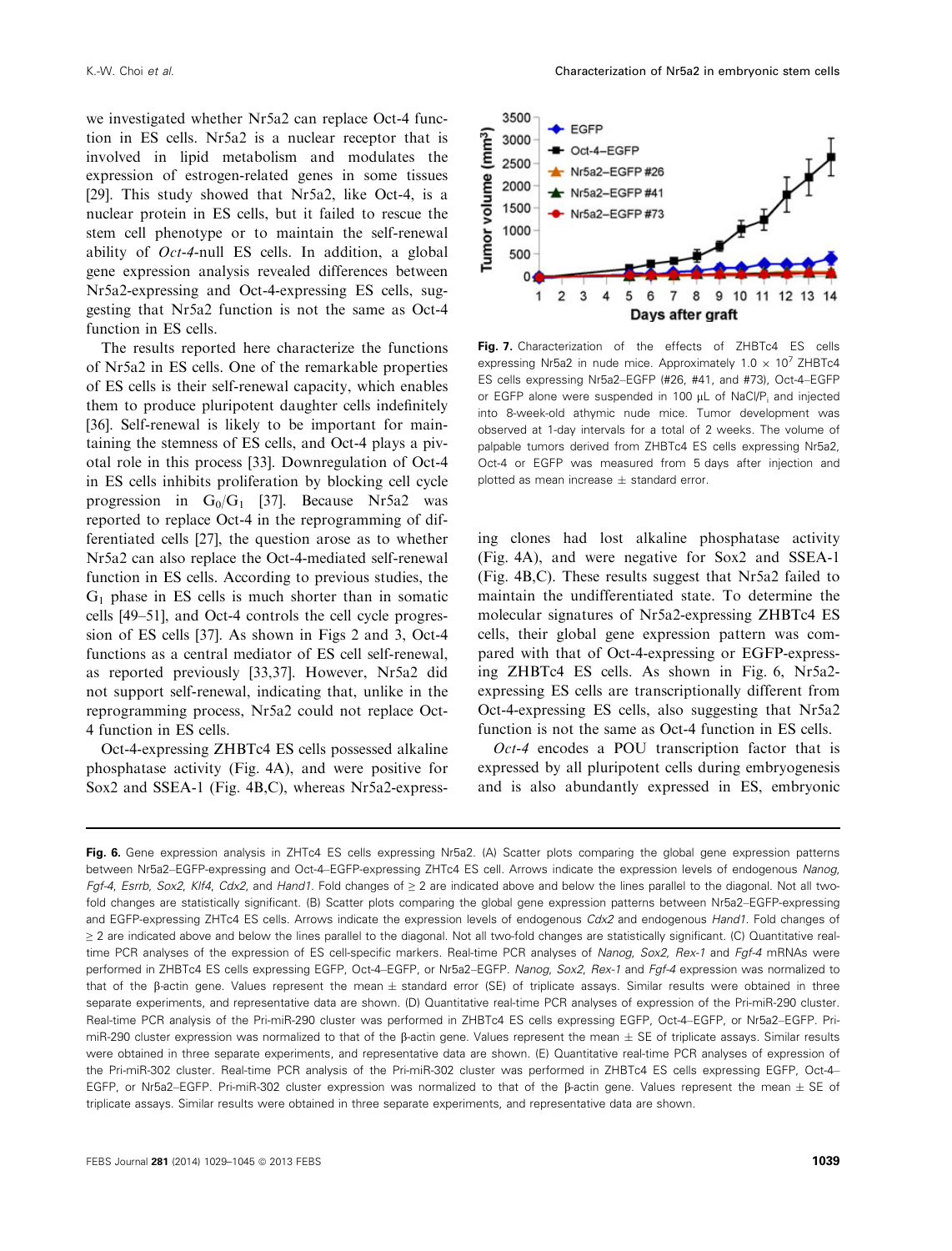germ and embryonic carcinoma cell lines. Oct-4 is a transcriptional regulator of genes involved in maintaining the undifferentiated pluripotent state in ES cells [16]. Oct-4 functions as a master switch during differentiation by regulating gene expression in pluripotent cells or in cells that have pluripotent potential [52]. Oct-4 is an essential transcriptional regulator of genes involved in maintaining the undifferentiated pluripotent state of ES cells. The results of the present study showed that Nr5a2 is unable to activate the transcription of Oct-4-responsive genes such as Nanog, Sox2, Rex-1, and Fgf-4 (Fig. 6C). In addition, the ES cellspecific Pri-miR-290 and Pri-miR-302 miRNA clusters, which are activated in undifferentiated ES cells, were detected in Oct-4-expressing ZHBTc4 ES cells. However, expression of these ES cell-specific miRNAs was not detected in Nr5a2-expressing ZHBTc4 ES cells (Fig. 6D,E). From these results, it is clear that the orphan nuclear receptor Nr5a2 cannot substitute for Oct-4 function in ES cells, even though it can replace Oct-4 in the derivation of iPSCs from mouse somatic cells.

Nr5a2 is a highly expressed gene in ES cells, and its expression is rapidly downregulated upon differentiation [53,54]. Like disruption of  $Oct-4$ , disruption of Nr5a2 leads to embryonic lethality at the epiblast stage of development [53]. In a broader context, our findings suggest that Nr5a2 may play different roles in reprogramming and self-renewal processes. Several studies have shown that nuclear receptors play diverse roles in the regulation of ES cell pluripotency; for instance, forced expression of Nr5a1 modulates the proliferation of ES cells [55–57]. Thus, further studies should be performed to investigate whether or not Nr5a2 has a regulatory role in maintenance of ES cell pluripotency. Our data show that, although Nr5a2 could replace Oct-4 in the reprogramming of murine somatic cells to pluripotent stem cells [27], Nr5a2 could not substitute for Oct-4 function during ES cell self-renewal, and the tumor volume of Nr5a2-expressing ZHBTc4 ES cells was smaller than that of EGFP-expressing ZHBTc4 ES cells. These findings support previous research showing that Nr5a2 is a potent epiblast stem cell reprogramming factor but not an ES cell self-renewal factor [58]. However, the findings of the current study do not explain why sustained expression of Nr5a2 is not sufficient to maintain ES cell self-renewal. Recent evidence suggests that Nr5a2 directly binds to the proximal enhancer and the proximal promoter regions of *Oct-4*, and regulates *Oct-4* expression through these sites [53]. Hence, it is possible that Nr5a2 may simply promote reprogramming by activating endogenous Oct-4 expression. Further research should be performed to investigate whether N45a2 can still promote reprogramming in the absence of endogenous Oct-4.

Oct-4 expression is upregulated in some cancer stem cells [59,60]. Recent studies have shown that knockdown of Oct-4 blocks the tumorigenic potential of cancer stem cells [59,60]. In addition, some cancer stem cells express multidrug resistance genes, such as that encoding ATPbinding cassette transporter G2/breast cancer resistance protein 1 [61,62]. ATP-binding cassette transporter G2 is an ATP-binding cassette transporter and cell surface marker that causes multidrug resistance [61,63]. Therefore, more studies are needed to investigate whether cancer stem cells also express Nr5a2, and whether the expression of this gene can maintain cancer stem celllike properties in human cancers. In addition, it would be interesting to investigate whether knockdown of Nr5a2 also blocks the tumorigenic potential of cancer stem cells. The identification of target genes that regulate the biochemical properties of cancer stem cells could also provide targets for rational drug design for therapeutic intervention. However, further investigation is needed to determine whether Nr5a2 is a good therapeutic target for blocking tumor development.

This study clearly demonstrates that Nr5a2 cannot replace Oct-4 function in ES cells. Although Nr5a2 can substitute for Oct-4 in the reprogramming of somatic cells to pluripotent cells, the expression of Nr5a2 alone is not sufficient to maintain stem cell selfrenewal (Fig. 2) and the undifferentiated state (Fig. 4). Thus, because of its pivotal role in ES cell self-renewal, Oct-4 still remains unique and irreplaceable by other factors in maintaining the undifferentiated pluripotent state of ES cells.

### Experimental procedures

#### Materials and general methods

Restriction endonucleases, calf intestinal alkaline phosphatase and T4 DNA ligase were purchased from New England Biolabs. PfuTurbo polymerase was purchased from Stratagene. The preparation of plasmid DNA, restriction enzyme digestion, agarose gel electrophoresis of DNA, DNA ligation, bacterial transformations and SDS/PAGE of proteins were carried out according to standard methods [64]. Subclones generated from PCR products were sequenced by use of the chain termination method with dsDNA templates to verify the sequences.

#### **Constructs**

To construct pCAG–IP/Nr5a2–EGFP, encoding a fusion protein of Nr5a2 and EGFP, the Nr5a2 (1–882) fragment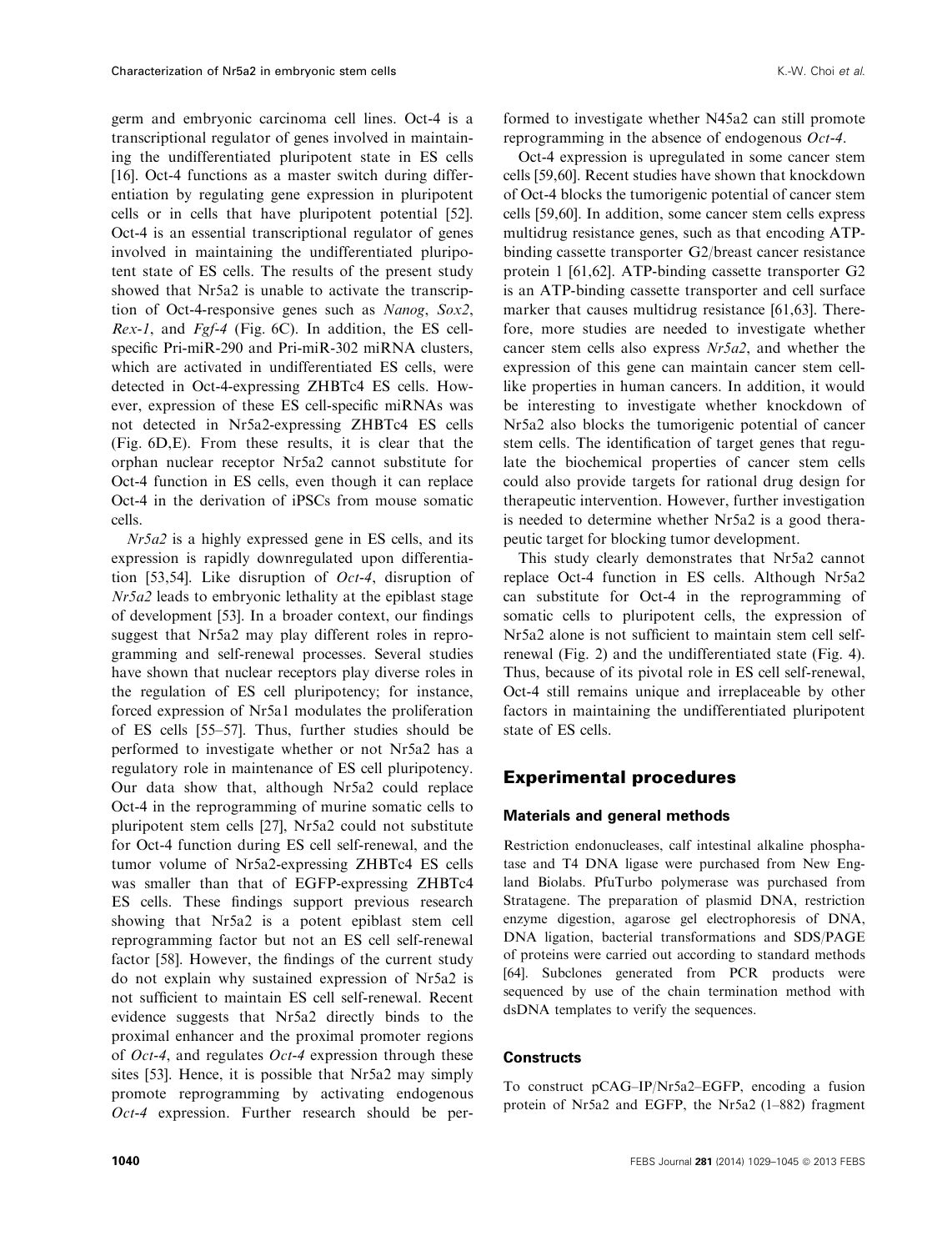was amplified from a J1 mouse ES cell cDNA library by PCR with the primers 5′-Nr5a2-1 (5′-GATCGAATTCAT GTCTGCTAGTTTGGATACTG-3′; EcoRI site underlined) and 3′-Nr5a2-882 (5′-CGGTGGATCCGTCTGGGT ACTC-3′; BamHI site underlined), and cloned into the pCR2.1–TOPO vector (Invitrogen) to yield pCR2.1–TOPO/ Nr5a2 (1–882). The Nr5a2 (803–1680) fragment was also amplified from a J1 mouse ES cell cDNA library by PCR with the primers 5′-Nr5a2-803 (5′-GATCGAATTCTGCCA CCTCACAGCAGC-3′; EcoRI site underlined) and 3′- Nr5a2-882 (5′-CGGTGGATCCCGGGCTCTTTTGGCAT G-3′; BamHI site underlined), and cloned into the pCR2.1– TOPO vector to yield pCR2.1–TOPO/Nr5a2 (803–1680). To generate pNr5a2 (1–822)–EGFP and pNr5a2 (803– 1680)–EGFP, pCR2.1–TOPO/Nr5a2 (1–882) and pCR2.1– TOPO/Nr5a2 (803–1680) were digested with EcoRI and BamHI, and the Nr5a2 fragments were cloned into the corresponding sites of pEGFP N1(Clontech). To generate fulllength pNr5a2–EGFP, pNr5a2 (803–1680)–EGFP was digested with BstXI and BamHI, and the fragment was cloned into the BstXI and BamHI sites of pNr5a2 (1–822)– EGFP. Finally, to construct pCAG–IP/Nr5a2–EGFP, pNr5a2–EGFP was digested with XhoI and NotI, and the Nr5a2–EGFP fragment was cloned into the corresponding sites of the pCAG–IP vector. Details regarding the construction of pCAG–IP/EGFP and pCAG–IP/Oct-4–EGFP have been previously reported [35].

The construct pOct-4(10x)TATA–Luc has been described previously [21]. The pFgf-4PromoterEnhancer–Luc construct was generated with the following steps. The mouse Fgf-4 enhancer, which contains an Oct-4-binding site (5′- ATGCTAAT-3′) [43], was cloned into the BamHI–SalI sites of the promoterless pGL3 Basic vector (Promega, Madison, WI, USA) by PCR amplification of the sequence from a BAC library (clone number RP23-294B14; Children's Hospital Oakland–BACPAC Resources, Oakland, CA, USA) to generate pFgf-4Enhancer–Luc. The amplification primers used for this purpose were 5′-fgf4enhancer (5′-GAT CGGATCCCTCTTCCACATGTAGTATC-3′; BamHI site underlined) and 3′-fgf4enhancer (5′-GATCGTCGACTGG GCTATGAGACCGTC-3′; SalI site underlined). To generate pFgf-4PromoterEnhancer–Luc, the Fgf-4 proximal promoter region (from  $-430$  to  $-1$ ) was amplified from a BAC library (clone number RP23-294B14) by PCR with the primers 5′-fgf4promoter (5′-GATCCTCGAGGCCTC TGGGGCCAGACCAAG-3′; XhoI site underlined) and 3′ fgf4promoter (5′-GATCAAGCTTGCCCAGCCCTCCG-GAGCAG-3'; HindIII site underlined), digested with XhoI and HindIII, and cloned into the XhoI–HindIII sites of pFgf-4Enhancer–Luc. To generate the pCMV–Tag2A/Oct-4 construct, pcDNA3/Oct-4 [21] was digested with KpnI, blunted with Klenow fragment, and redigested with XhoI. The excised fragment was ligated into the EcoRV and XhoI sites of pCMV–Tag2A (Stratagene, La Jolla, CA, USA). To generate the pCMV–Tag2B/Nr5a2 construct, pEF–

BOS/Nr5a2 was digested with NotI, blunted with Klenow fragment, and redigested with BamHI. The excised fragment was ligated into the BamHI and blunted EcoRI sites of pCMV–Tag2B (Stratagene).

### Establishment of Nr5a2-expressing ZHBTc4 ES cell line

The establishment of Nr5a2–EGFP-expressing ZHBTc4 ES cells was performed as previously described [65]. In brief, to generate ES cell lines stably expressing Nr5a2–EGFP,  $pCAG$ –IP/Nr5a2–EGFP was linearized with ScaI, and 6 µg of linearized DNA was transfected into ZHBTc4 ES cells  $(1 \times 10^7 \text{ cells})$  by electroporation with the MicroPorator (Digital Bio, Seoul, Korea). At 48 h postelectroporation, puromycin (Sigma Aldrich, St Louis, MO, USA) was added to a final concentration of  $1 \mu g \cdot mL^{-1}$  to select clones carrying stably integrated plasmid DNA. After selection of transfected ZHBTc4 cells, individual clonal cell lines were isolated by picking individual puromycin-resistant colonies. Details regarding the establishment of Oct-4–EGFPexpressing and EGFP-expressing ZHBTc4 ES cells have been previously reported [35].

#### Western blot analysis

Western blot analysis was performed with antibodies against EGFP (A11122; Invitrogen, Carlsbad, CA, USA) or glyceraldehyde-3-phosphate dehydrogenase (GAPDH) (V-18p; Santa Cruz Biotechnology, Santa Cruz, CA, USA), and reactive bands were detected by chemiluminescence with the Western Lightening system (PerkinElmer Life Sciences, Waltham, MA, USA).

#### Subcellular localization

To localize Nr5a2 in ES cells,  $2.5 \times 10^5$  ZHBTc4 ES cells stably expressing EGFP, Oct-4–EGFP or Nr5a2–EGFP were plated on 60-mm dishes, and cultured for 24 h in the presence of Dox  $(1 \mu g \cdot mL^{-1})$ . The cells were then washed in NaCl/P<sub>i</sub>, and green fluorescence was detected with a fluorescence microscope (IX71; Olympus, Tokyo, Japan) equipped with a DP71 digital camera (Olympus).

#### ES cell growth curve

ZHBTc4 ES cells were grown as previously described [32,35]. Equal numbers of ZHBTc4 cells  $(5 \times 10^3)$  were plated in duplicate in 0.2% gelatin-coated 35-mm dishes, and cultured in the presence of Dox  $(1 \mu g \cdot mL^{-1})$ . Cells were harvested at 1-day intervals over a total culture time of 6 days. The total number of cells in each individual plate was determined by hemocytometer counts, and the means were calculated.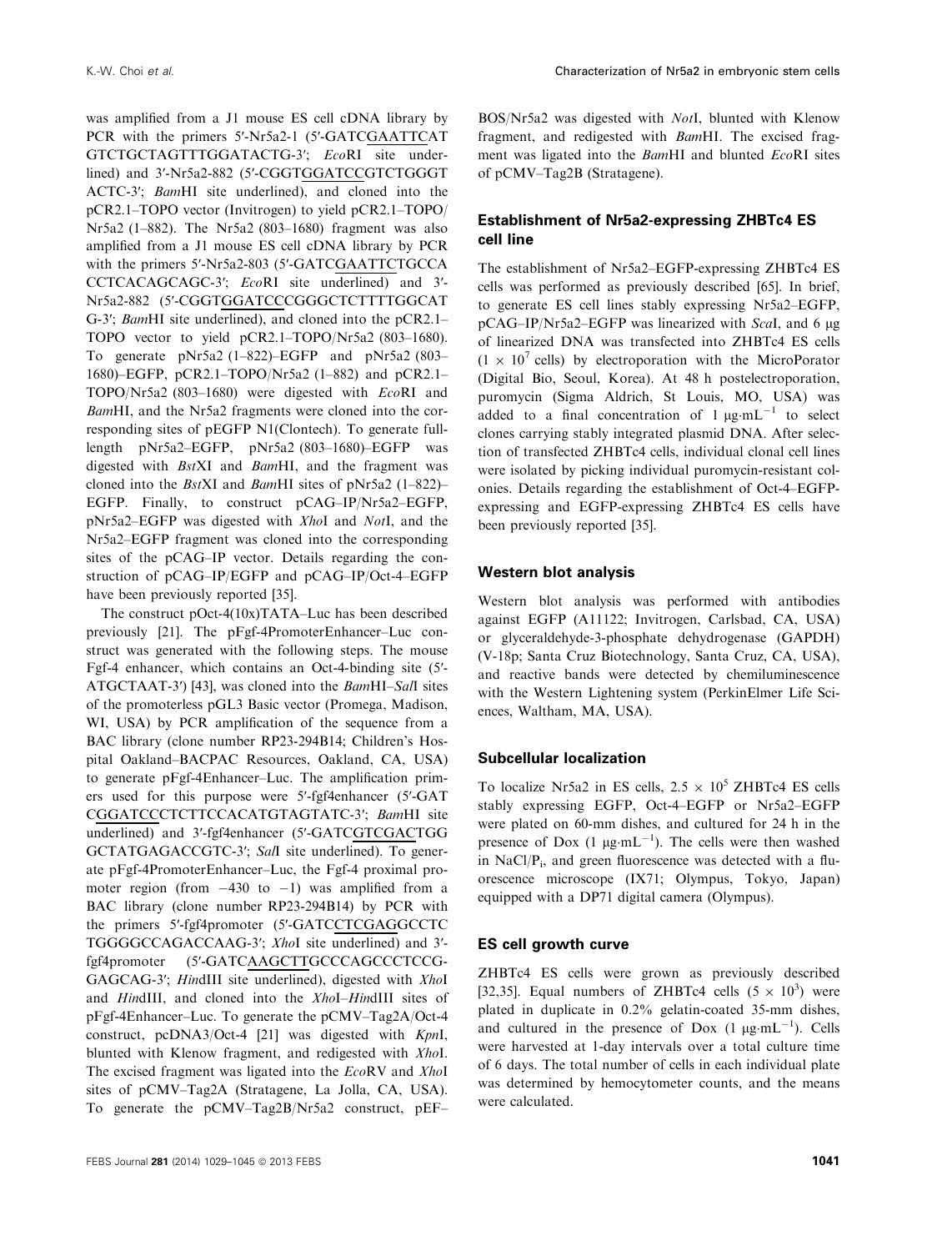#### Cell cycle analysis

For cell cycle analysis, cells were grown for 10 min at 37  $\degree$ C in the presence of 10  $\mu$ M BrdU prior to fixation with ethanol and staining with PI and APC (allophycocyanin) conjugated antibody against BrdU (BD Biosciences, Franklin Lakes, NJ, USA), according to the manufacturer's protocol. Flow cytometry data were acquired with a FACSCalibur Flow Cytometer (BD Biosciences), and the data were analyzed with CELLQUEST (BD Biosciences).

#### Alkaline phosphatase staining and immunocytochemistry

Alkaline phosphatase was stained with an alkaline phosphatase staining kit (Sigma Aldrich), as described previously [35]. For immunocytochemistry, ZHBTc4 ES cells expressing EGFP, Oct-4–EGFP or Nr5a2–EGFP were washed in NaCl/P<sub>i</sub>, fixed for 30 min at 37 °C with 3.7% paraformaldehyde solution (3.7% formaldehyde and 0.18% Triton X-100), and stained with antibody against Sox-2 (Y-17; Santa Cruz Biotechnology) or antibody against SSEA-1 (480; Santa Cruz Biotechnology). After washing with  $NaCl/P<sub>i</sub>$ , the plates or slides were incubated with tetramethylrhodamine-conjugated secondary antibody (Sigma Aldrich). Fluorescence was detected with a fluorescence microscope (Olympus, IX71) equipped with a DP71 digital camera (Olympus).

#### Reporter gene assays

Dox (1  $\mu$ g·mL<sup>-1</sup>)-treated ZHBTc4 ES cells stably expressing EGFP, Oct-4–EGFP or Nr5a2–EGFP, or 293T cells, were transiently transfected with the pOct-4(10x)TATA– Luc or pFgf-4PromoterEnhancer–Luc reporter plasmids with the MicroPorator (Digital Bio Technology) for ES cells, or the VivaMagic Reagent (Vivagen, Seoul, Korea) for 293T cells, according to the manufacturer's instructions. Luciferase assays were performed with the Dual-Luciferase Reporter Assay System according to the supplier's protocol (Promega). Renilla luciferase activity was used to normalize the transfection efficiency.

#### Microarray analysis

Total RNA was isolated from ZHBTc4 ES cells expressing Nr5a2–EGFP, Oct-4–EGFP or EGFP with TRIzol reagent (Invitrogen). RNA quality control and DNase digestion were performed with an Agilent 2100 Bioanalyzer (Agilent Technologies). Cy3-labeled (reference) and Cy5-labeled (sample) complementary RNAs were prepared and used to hybridize an Agilent Whole Mouse 44k Genome Oligo Array (Agilent Technologies, Santa Clara, CA, USA) with the Gene Expression Hybridization Kit (Agilent Technologies), according to the manufacturer's instructions. The microarray data of Nr5a2–EGFP-expressing, Oct-4–EGFPexpressing and EGFP-expressing ZHBTc4 ES cells (GEO datasets) have been deposited with the accession number [GSE52034.](http://www.ncbi.nlm.nih.gov/protein/GSE52034)

#### Quantitative real-time PCR

Quantitative real-time PCR was performed with an Applied Biosystems 7500 fast real-time PCR system (Applied Biosystems, Foster City, CA, USA) and SYBR Green Master Mix (Takara, Shiga, Japan), as described previously [35]. As a control, the level of  $\beta$ -actin mRNA was determined by real-time PCR of each RNA sample, and was used to correct for experimental variation. The following primer sequences were used: Nanog forward, 5′-CACCCACC CATGCTAGTCTT-3′; Nanog reverse, 5′-ACCCTCAAAC TCCTGGTCCT-3′; Sox2 forward, 5′-GCACATGAACGG CTGGAGCAACG-3′; Sox2 reverse, 5′-TGCTGCGAGTA GGACATGCTGTAGG-3′; Rex-1 forward, 5′-TGTCCTC AGGCTGGGTAGTC-3′; Rex-1 reverse 5′-TGATTTTCTG CCGTATGCAA-3′; Fgf-4 forward, 5′-CGAGGGACAG TCTTCTGGAG-3′; Fgf-4 reverse, 5′-ACCTTCATGGTAG GCGACAC-3′; Pri-miR-290 cluster forward; 5′-ACCTGG CTCCTAGCACAAACA-3′; Pri-miR-290 cluster reverse, 5′-GGGCTATTGTAAAGCCAAAAGGTA-3′; Pri-miR-302 cluster forward, 5′-TTCACCCTCCGAGGACAGAA-3′; Pri-miR-302 cluster reverse, 5′-ACAGACATAAGCTT TACCTCCTTTACCT-3′; b-actin forward, 5′-GCTCGTCG TCGACAACGGCTC-3′; and b-actin reverse, 5′-CAAACA TGATCTGGGTCATCTTCTC-3′. Quantification of the relative expression levels of Nanog, Sox2, Rex-1, Fgf-4, PrimiR-290 cluster, and Pri-miR-302 cluster was achieved by normalizing to the endogenous β-actin level with the  $ΔC<sub>T</sub>$ method of quantification.

#### Teratoma formation assays in nude mice

Teratoma formation assays were performed in nude mice as previously described [66]. In brief, 6-week-old athymic nude mice (CD1 nu/nu; Charles River, Wilmington, MA, USA) were pretreated with  $Dox (10 \mu g·mL^{-1})$  in their drinking water for 2 weeks before injection. Subsequently,  $1.0 \times 10^7$  cells from each cell clone in 100 µL of NaCl/P<sub>i</sub> was injected subcutaneously into 8-week-old nude mice anesthetized with Avertin (2,2,2-tribromoethanol; Sigma Aldrich). The Dox treatment was continued as above. To determine the tumor volume with external calipers, the greatest longitudinal diameter (length) and the greatest transverse diameter (width) were determined. Teratoma volumes based on caliper measurements were calculated with the modified ellipsoidal formula [tumor volume =  $1/2$ (length  $\times$  width<sup>2</sup>)], as previously reported [67–69]. Mice that developed tumors were killed after 14 days. All procedures were carried out in accordance with the animal experimentation guidelines of Sogang University, Seoul, Korea.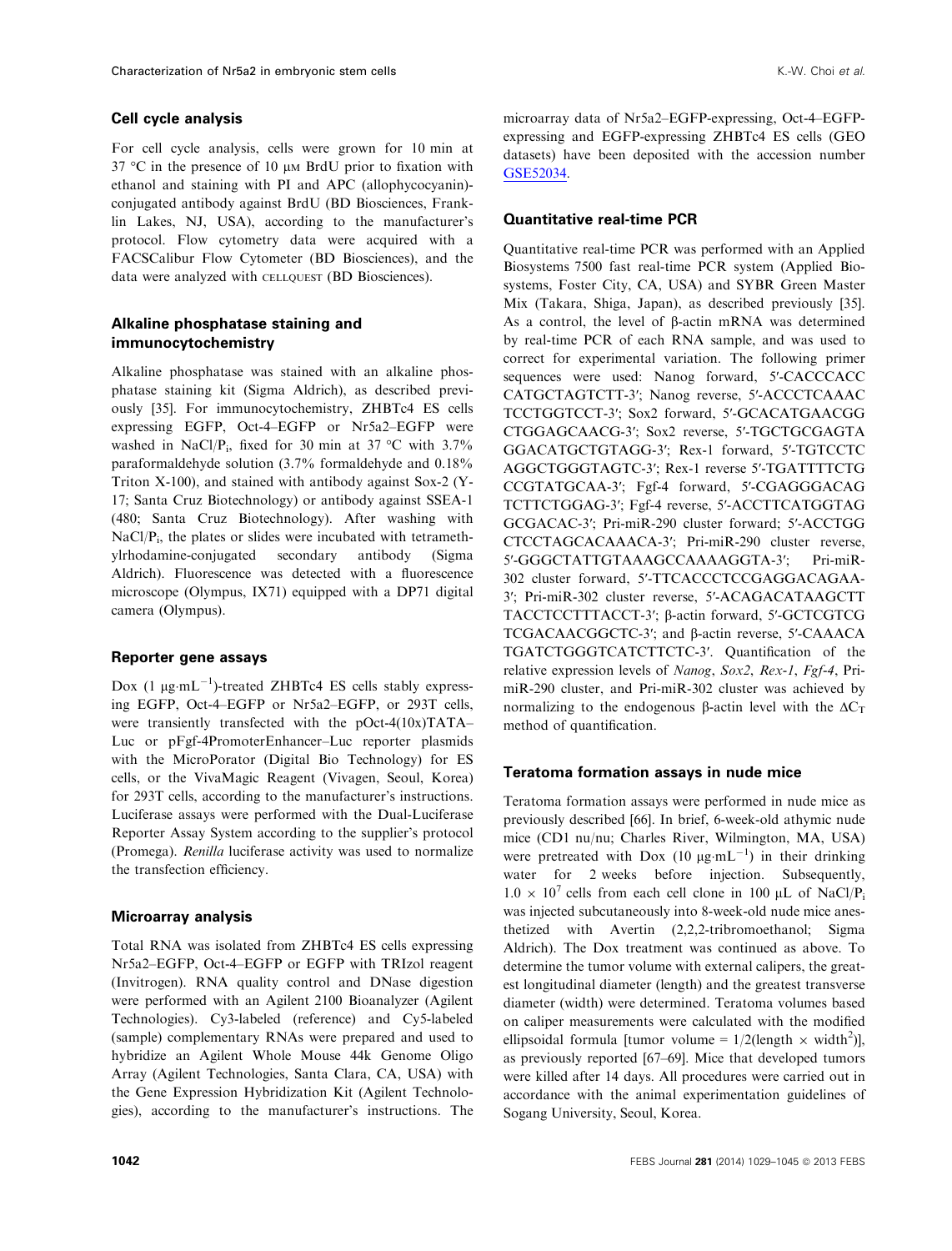# Conflict of interest

The authors declare no conflict of interest.

# Acknowledgements

This research was supported by a grant (A084697) from the Korea Healthcare Technology R&D Project funded by the Ministry of Health & Welfare, Republic of Korea, and by the Sogang Research Frontier Program (SRF 2012-14003) from Sogang University. We thank H. Niwa for providing ZHBTc4 ES cells and the pCAG–IP vector.

# **References**

- 1 Yamanaka S & Blau HM (2010) Nuclear reprogramming to a pluripotent state by three approaches. Nature 465, 704–712.
- 2 Takahashi K & Yamanaka S (2006) Induction of pluripotent stem cells from mouse embryonic and adult fibroblast cultures by defined factors. Cell 126, 663–676.
- 3 Ho R, Chronis C & Plath K (2011) Mechanistic insights into reprogramming to induced pluripotency. J Cell Physiol 226, 868–878.
- 4 Feng B, Jiang J, Kraus P, Ng JH, Heng JC, Chan YS, Yaw LP, Zhang W, Loh YH, Han J et al. (2009) Reprogramming of fibroblasts into induced pluripotent stem cells with orphan nuclear receptor Esrrb. Nat Cell Biol 11, 197–203.
- 5 Jauch R, Aksoy I, Hutchins AP, Ng CK, Tian XF, Chen J, Palasingam P, Robson P, Stanton LW & Kolatkar PR (2011) Conversion of Sox17 into a pluripotency reprogramming factor by reengineering its association with Oct4 on DNA. Stem Cells 29, 940–951.
- 6 Aksoy I, Jauch R, Eras V, Bin AC, Chen J, Divakar U, Ng CK, Kolatkar PR & Stanton LW (2013) Sox transcription factors require selective interactions with Oct4 and specific transactivation functions to mediate reprogramming. Stem Cells 31, 2632–2646.
- 7 Shu J, Wu C, Wu Y, Li Z, Shao S, Zhao W, Tang X, Yang H, Shen L, Zuo X et al. (2013) Induction of pluripotency in mouse somatic cells with lineage specifiers. Cell 153, 963-975.
- 8 Okamoto K, Okazawa H, Okuda A, Sakai M, Muramatsu M & Hamada H (1990) A novel octamer binding transcription factor is differentially expressed in mouse embryonic cells. Cell 60, 461–472.
- 9 Scholer HR, Dressler GR, Balling R, Rohdewohld H & Gruss P (1990) Oct-4: a germline-specific transcription factor mapping to the mouse t-complex. EMBO J 9, 2185–2195.
- 10 Rosner MH, Vigano MA, Ozato K, Timmons PM, Poirier F, Rigby PW & Staudt LM (1990) A POU-

domain transcription factor in early stem cells and germ cells of the mammalian embryo. Nature 345, 686– 692.

- 11 Goto T, Adjaye J, Rodeck CH & Monk M (1999) Identification of genes expressed in human primordial germ cells at the time of entry of the female germ line into meiosis. Mol Hum Reprod 5, 851–860.
- 12 Hansis C, Grifo JA & Krey LC (2000) Oct-4 expression in inner cell mass and trophectoderm of human blastocysts. Mol Hum Reprod 6, 999–1004.
- 13 Burdon T, Smith A & Savatier P (2002) Signalling, cell cycle and pluripotency in embryonic stem cells. Trends Cell Biol 12, 432–438.
- 14 Scholer HR, Balling R, Hatzopoulos AK, Suzuki N & Gruss P (1989) Octamer binding proteins confer transcriptional activity in early mouse embryogenesis. EMBO J 8, 2551–2557.
- 15 Scholer HR (1991) Octamania: the POU factors in murine development. Trends Genet 7, 323–329.
- 16 Brehm A, Ohbo K & Scholer H (1997) The carboxyterminal transactivation domain of Oct-4 acquires cell specificity through the POU domain. Mol Cell Biol 17, 154–162.
- 17 Scholer HR, Ciesiolka T & Gruss P (1991) A nexus between Oct-4 and E1A: implications for gene regulation in embryonic stem cells. Cell 66, 291–304.
- 18 Chew JL, Loh YH, Zhang W, Chen X, Tam WL, Yeap LS, Li P, Ang YS, Lim B, Robson P et al. (2005) Reciprocal transcriptional regulation of Pou5f1 and Sox2 via the Oct4/Sox2 complex in embryonic stem cells. Mol Cell Biol 25, 6031–6046.
- 19 Butteroni C, De Felici M, Scholer HR & Pesce M (2000) Phage display screening reveals an association between germline-specific transcription factor Oct-4 and multiple cellular proteins. J Mol Biol 304, 529–540.
- 20 Brehm A, Ohbo K, Zwerschke W, Botquin V, Jansen-Durr P & Scholer HR (1999) Synergism with germ line transcription factor Oct-4: viral oncoproteins share the ability to mimic a stem cell-specific activity. Mol Cell Biol 19, 2635–2643.
- 21 Lee J, Rhee BK, Bae GY, Han YM & Kim J (2005) Stimulation of Oct-4 activity by Ewing's sarcoma protein. Stem Cells 23, 738-751.
- 22 Lee J, Kim HK, Han YM & Kim J (2008) Pyruvate kinase isozyme type M2 (PKM2) interacts and cooperates with Oct-4 in regulating transcription. Int J Biochem Cell Biol 40, 1043–1054.
- 23 Scholer HR, Ruppert S, Suzuki N, Chowdhury K & Gruss P (1990) New type of POU domain in germ linespecific protein Oct-4. Nature 344, 435-439.
- 24 Yeom YI, Ha HS, Balling R, Scholer HR & Artzt K (1991) Structure, expression and chromosomal location of the Oct-4 gene. Mech Dev 35, 171–179.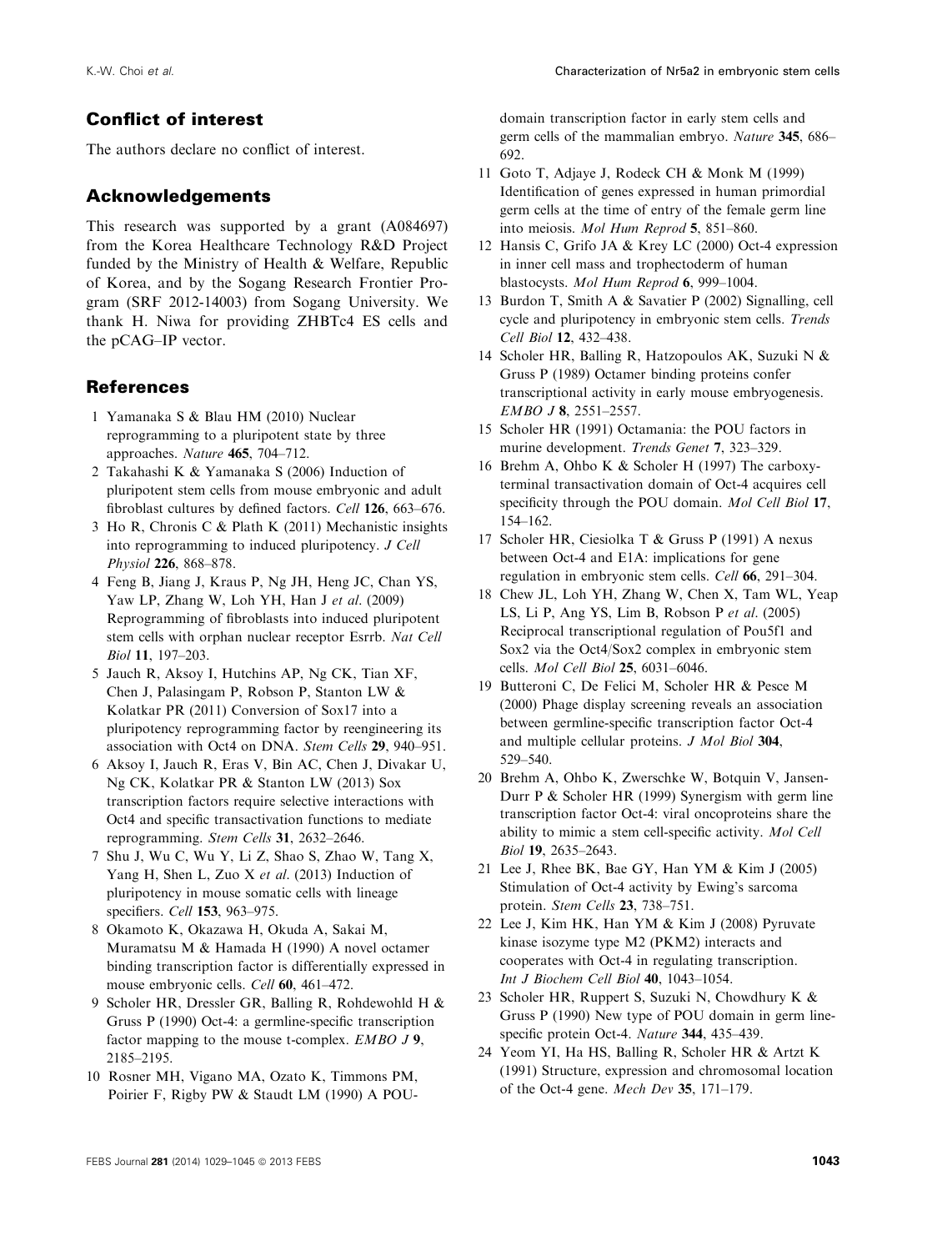- 25 Nichols J, Zevnik B, Anastassiadis K, Niwa H, Klewe-Nebenius D, Chambers I, Scholer H & Smith A (1998) Formation of pluripotent stem cells in the mammalian embryo depends on the POU transcription factor Oct4. Cell 95, 379–391.
- 26 Nakagawa M, Koyanagi M, Tanabe K, Takahashi K, Ichisaka T, Aoi T, Okita K, Mochiduki Y, Takizawa N & Yamanaka S (2008) Generation of induced pluripotent stem cells without Myc from mouse and human fibroblasts. Nat Biotechnol 26, 101–106.
- 27 Heng JC, Feng B, Han J, Jiang J, Kraus P, Ng JH, Orlov YL, Huss M, Yang L, Lufkin T et al. (2010) The nuclear receptor Nr5a2 can replace Oct4 in the reprogramming of murine somatic cells to pluripotent cells. Cell Stem Cell 6, 167–174.
- 28 Fayard E, Auwerx J & Schoonjans K (2004) LRH-1: an orphan nuclear receptor involved in development, metabolism and steroidogenesis. Trends Cell Biol 14, 250–260.
- 29 Lee YK & Moore DD (2008) Liver receptor homolog-1, an emerging metabolic modulator. Front Biosci 13, 5950–5958.
- 30 Pare JF, Malenfant D, Courtemanche C, Jacob-Wagner M, Roy S, Allard D & Belanger L (2004) The fetoprotein transcription factor (FTF) gene is essential to embryogenesis and cholesterol homeostasis and is regulated by a DR4 element. J Biol Chem 279, 21206– 21216.
- 31 Heng JC, Orlov YL & Ng HH (2010) Transcription factors for the modulation of pluripotency and reprogramming. Cold Spring Harb Symp Quant Biol 75, 237–244.
- 32 Niwa H, Masui S, Chambers I, Smith AG & Miyazaki J (2002) Phenotypic complementation establishes requirements for specific POU domain and generic transactivation function of Oct-3/4 in embryonic stem cells. Mol Cell Biol 22, 1526–1536.
- 33 Niwa H, Miyazaki J & Smith AG (2000) Quantitative expression of Oct-3/4 defines differentiation, dedifferentiation or self-renewal of ES cells. Nat Genet 24, 372–376.
- 34 Atanasov AG, Leiser D, Roesselet C, Noti M, Corazza N, Schoonjans K & Brunner T (2008) Cell cycledependent regulation of extra-adrenal glucocorticoid synthesis in murine intestinal epithelial cells. FASEB J 22, 4117–4125.
- 35 Lee J, Kim HK, Rho JY, Han YM & Kim J (2006) The human OCT-4 isoforms differ in their ability to confer self-renewal. J Biol Chem 281, 33554–33565.
- 36 Odorico JS, Kaufman DS & Thomson JA (2001) Multilineage differentiation from human embryonic stem cell lines. Stem Cells 19, 193–204.
- 37 Lee J, Go Y, Kang I, Han YM & Kim J (2010) Oct-4 controls cell-cycle progression of embryonic stem cells. Biochem J 426, 171–181.
- 38 Evans MJ & Kaufman MH (1981) Establishment in culture of pluripotential cells from mouse embryos. Nature 292, 154–156.
- 39 Tomioka M, Nishimoto M, Miyagi S, Katayanagi T, Fukui N, Niwa H, Muramatsu M & Okuda A (2002) Identification of Sox-2 regulatory region which is under the control of Oct-3/4-Sox-2 complex. Nucleic Acids Res 30, 3202–3213.
- 40 Koestenbauer S, Zech NH, Juch H, Vanderzwalmen P, Schoonjans L & Dohr G (2006) Embryonic stem cells: similarities and differences between human and murine embryonic stem cells. Am J Reprod Immunol 55, 169-180.
- 41 Mueller M, Cima I, Noti M, Fuhrer A, Jakob S, Dubuquoy L, Schoonjans K & Brunner T (2006) The nuclear receptor LRH-1 critically regulates extraadrenal glucocorticoid synthesis in the intestine. J Exp Med 203, 2057–2062.
- 42 Mueller M, Atanasov A, Cima I, Corazza N, Schoonjans K & Brunner T (2007) Differential regulation of glucocorticoid synthesis in murine intestinal epithelial versus adrenocortical cell lines. Endocrinology 148, 1445–1453.
- 43 Yuan H, Corbi N, Basilico C & Dailey L (1995) Developmental-specific activity of the FGF-4 enhancer requires the synergistic action of Sox2 and Oct-3. Genes Dev 9, 2635–2645.
- 44 Rodda DJ, Chew JL, Lim LH, Loh YH, Wang B, Ng HH & Robson P (2005) Transcriptional regulation of nanog by OCT4 and SOX2. J Biol Chem 280, 24731–24737.
- 45 Kuroda T, Tada M, Kubota H, Kimura H, Hatano SY, Suemori H, Nakatsuji N & Tada T (2005) Octamer and Sox elements are required for transcriptional cis regulation of Nanog gene expression. Mol Cell Biol 25, 2475–2485.
- 46 Ben-Shushan E, Thompson JR, Gudas LJ & Bergman Y (1998) Rex-1, a gene encoding a transcription factor expressed in the early embryo, is regulated via Oct-3/4 and Oct-6 binding to an octamer site and a novel protein, Rox-1, binding to an adjacent site. Mol Cell Biol 18, 1866–1878.
- 47 Ambrosetti DC, Basilico C & Dailey L (1997) Synergistic activation of the fibroblast growth factor 4 enhancer by Sox2 and Oct-3 depends on protein–protein interactions facilitated by a specific spatial arrangement of factor binding sites. Mol Cell Biol 17, 6321–6329.
- 48 Marson A, Levine SS, Cole MF, Frampton GM, Brambrink T, Johnstone S, Guenther MG, Johnston WK, Wernig M, Newman J et al. (2008) Connecting microRNA genes to the core transcriptional regulatory circuitry of embryonic stem cells. Cell 134, 521–533.
- 49 Neganova I & Lako M (2008) G1 to S phase cell cycle transition in somatic and embryonic stem cells. J Anat 213, 30–44.
- 50 Becker KA, Ghule PN, Therrien JA, Lian JB, Stein JL, van Wijnen AJ & Stein GS (2006) Self-renewal of